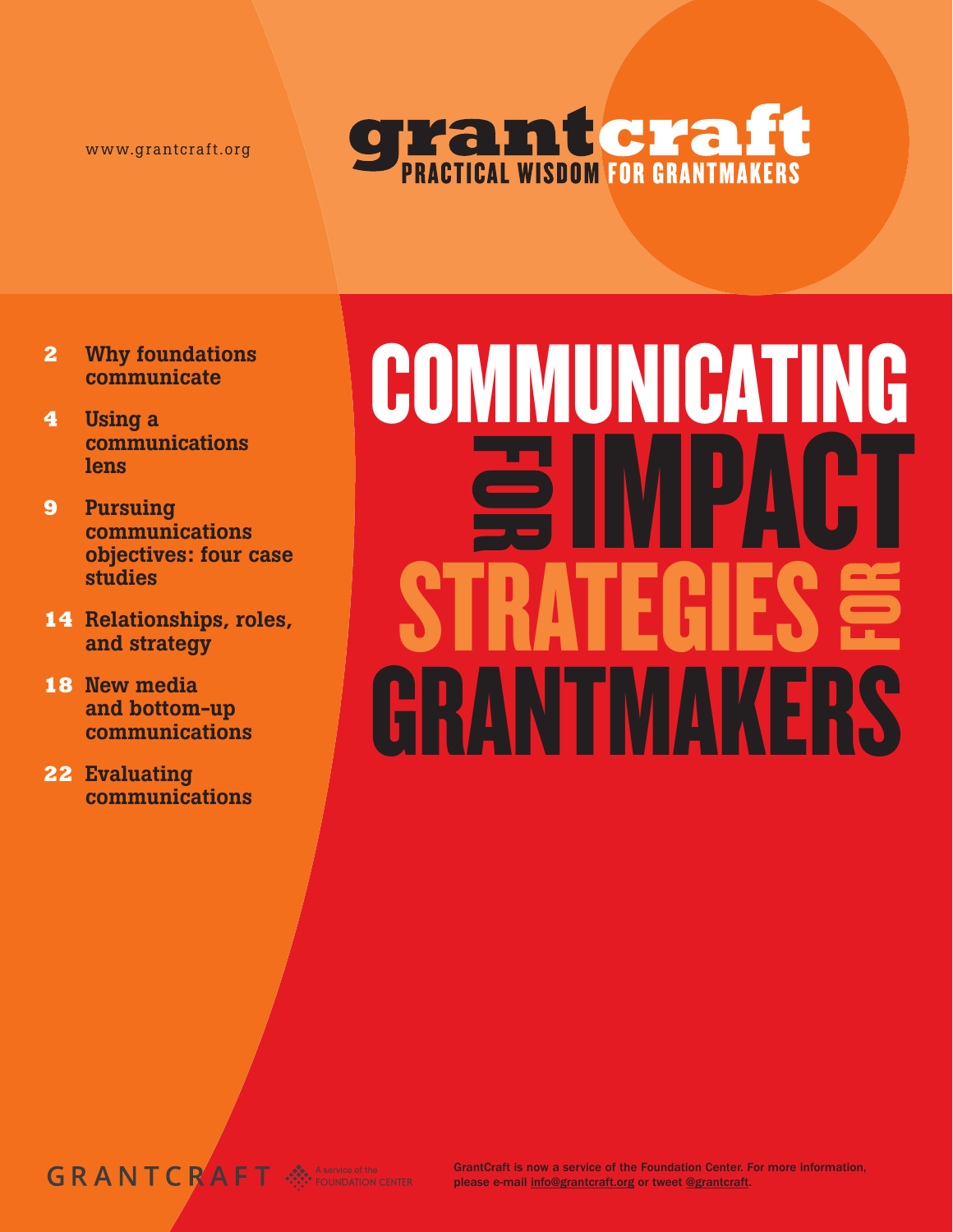# communicating for impact

 strategies for grantmakers

## PAGE 2 **Why Foundations Communicate**

"Communications" used to be seen as synonymous with "publicity." Increasingly, however, funders are thinking of communications as a fully integrated part of grantmaking strategy. Communications can help grantees and programs connect effectively with clients, decisionmakers, donors, peers, the press, and other stakeholders. And that means greater impact.

### PAGE 4 **Using a Communications Lens**

To use a communications lens is to ask: *What do we want to achieve? Who needs to be onboard if we're going to achieve it? And how best do we reach them?* Those questions can help funders and grantees connect with audiences, broaden the base of participation on an issue, and link program design with outcomes.

## PAGE 9 **Pursuing Communications Objectives: Four Case Studies**

These case studies take a closer look at the grantmaking strategies behind four ambitious communications projects. Their objectives: *organize* immigrants to identify and address health problems, *advocate* for same-sex marriage rights, *connect* with children's theater audiences, and *define* an organization's basic goals and how it attracts volunteers.

## PAGE 14 **Relationships, Roles, and Strategy**

Effective communications is the *sine qua non* of building and sustaining relationships. When grantmakers communicate well, internally and externally, with grantees, consultants, and colleagues, they can promote more effective communications among their grantees.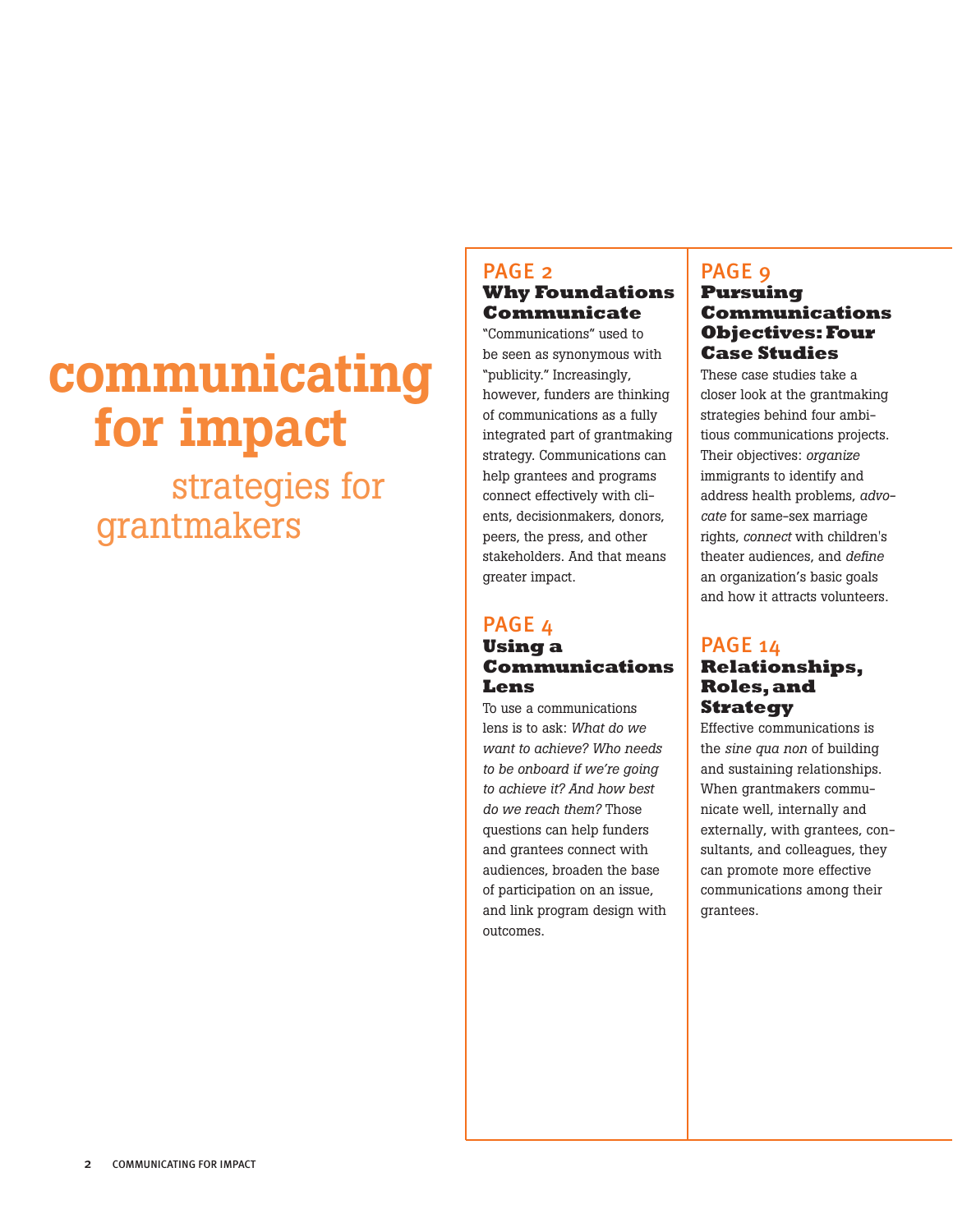# ontents

## PAGE 18

#### **New Media and Bottom-up Communications**

Enlist, mobilize, listen: grantmakers are learning about new media, and the activities have a decidedly participatory flavor. A new paradigm is emerging as social media and other nontraditional communications vehicles come into wider use.

#### PAGE 22 **Evaluating Communications**

How can a press conference, a webinar, or an education campaign be reliably linked to changes in public behavior or policy? Despite the challenges, grantmakers say that it's important to measure the scope and quality of communications work, and how it contributes to overall program outcomes.

## **Special Features**

- **The Voice of the** Foundation
- 17 Making the Most of **Consultants**
- 24 Ways to Use This Guide

## **IN THIS GUIDE,**

grantmakers explain how they've used communications to advance programmatic goals. They discuss what's involved in developing a strategy, structuring a program, managing relationships, using new media, and evaluating communications activities. If you think communications is a luxury reserved for big foundations or the exclusive province of communications staff or consultants, think again. A "communications lens" can help any grantmaker achieve more impact.

*This guide was written by Paul VanDeCarr and Anne Mackinnon.* 

*Underwriting for this guide was provided by the Ford Foundation.* 

*Publications and videos in this series are not meant to give instructions or prescribe solutions; rather, they are intended to spark ideas, stimulate discussion, and suggest possibilities. Comments about this guide or other GrantCraft materials may be sent to Jan Jaffe, project leader, at j.jaffe@ grantcraft.org.*

*To order copies or download .pdf versions of our publications, please visit www.grantcraft.org.*

*You are welcome to excerpt, copy, or quote from GrantCraft materials, with attribution to GrantCraft and inclusion of the copyright.*

*© 2009 GrantCraft*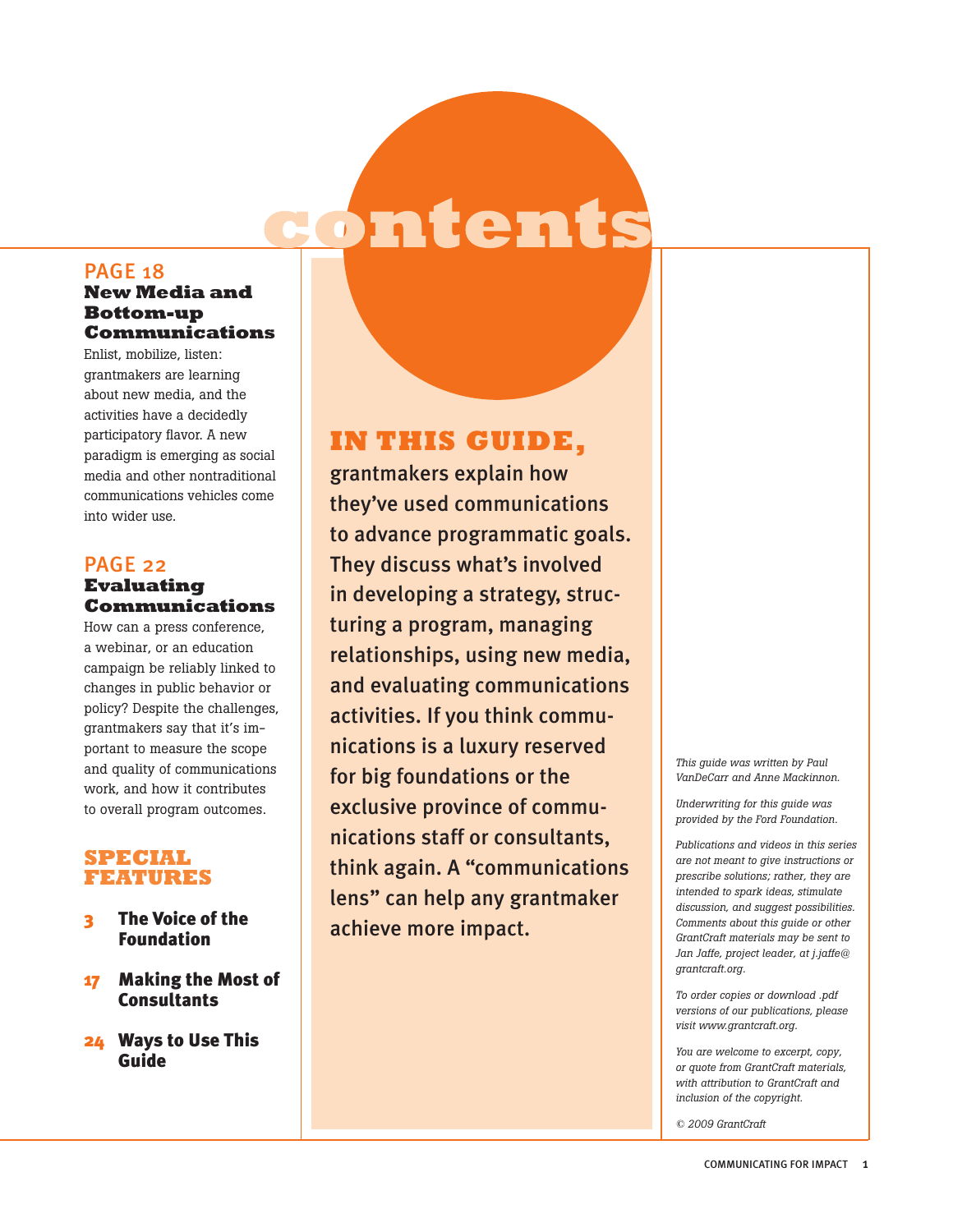## **Why Foundations Communicate**

family foundation that wants to build the capacity of a local nonprofit offers intensive communica**the interest is senior staff, thus helping the** group raise its profile. An international foundation supports a global meeting on HIV and webcasts the event, thus increasing the audience many times over. A reproductive health funder brings together grantees and other leading organizations to formulate messages that help make the case and grow consensus in the field. In each case, the connection between program and communications is seamless — and the impact of the foundation's dollars is larger. A

"There's no foundation or organization that doesn't need communications," explained a foundation communications officer, who proceeded to tick off a list of programs as examples: research needs to be disseminated; art needs audiences; health care information needs to be understood; funds need to be raised; members need to be engaged and donors cultivated. Foundations and the nonprofits they support can all use communications to increase their impact. The question is not whether communications helps, but how it can help most successfully.

Communications is more than just publicity: it's all the ways a foundation advances its own programs and the work of its grantees by connecting with clients, community leaders, the press, donors, peer organizations, funders, and other constituencies. But it's not always seen that way. "I came to the foundation from a community organizing background," recalled one grantmaker. "And I remember being startled by the [foundation's] tendency to think about

communications as one-way. It seemed to be about getting people to do what we wanted them to do."

Foundations, this grantmaker continued, have opportunities to treat communications as multi-directional and integrated into program strategy from the start. The process begins by asking not *How do we reach our audiences?*  or even *Who are our audiences?* but *What do we want to achieve?* From there, other questions naturally flow: *Who needs to be involved to achieve that goal? What do they think is the best way to get to our goals? How do we get them onboard? How do we reach them?* and so on.

In other words, communications *is not* just strategic or part of strategy: communications *is* strategy, and the questions begin as far upstream as they do with any carefully considered grantmaking. "I try to avoid using the word 'strategic,' as in 'strategic communications,'" said a communications advisor. "All communications should be strategic."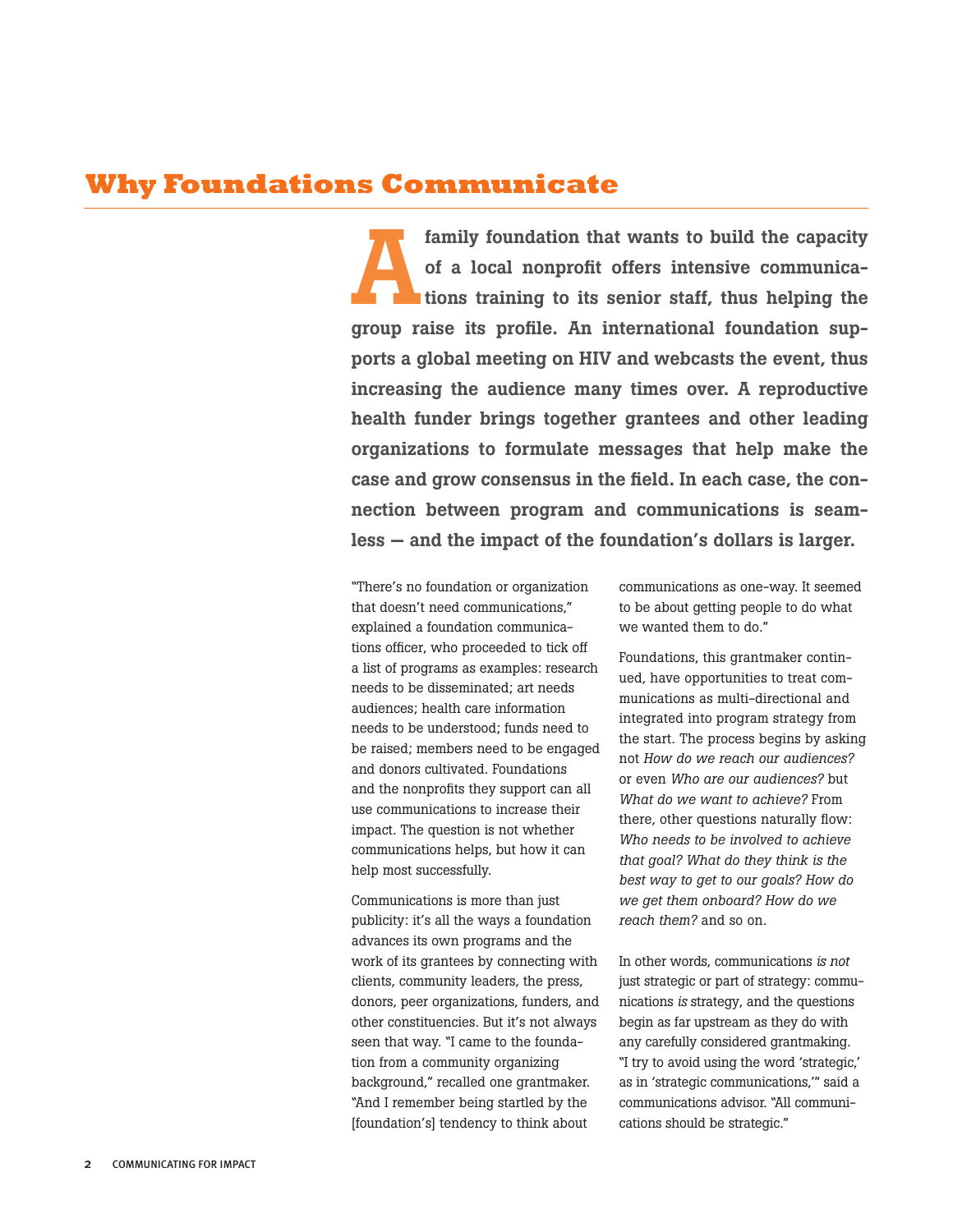## The Voice of the Foundation

A foundation may have good reasons to shy away from using its voice, at least some of the time: to keep the spotlight on a grantee and avoid creating distracting controversy, for example, or to honor the preference of a donor or board of directors. Some funders communicate regularly, but only in limited ways — through annual reports, grant guidelines, occasional press releases, and other routine vehicles. Other foundations communicate more freely and often, cultivating a public role, developing new messages in response to changing situations, and experimenting with new media.

A foundation's communications activities are means rather than ends, and any of these approaches can advance a foundation's mission and benefit its grantees. A key to success, grantmakers said, is to be intentional in using three distinctive assets that a foundation brings to the public arena: *reputation*, *relationships*, and institutional *resources*.

- **Reputation**. When a foundation cultivates its reputation deliberately, it does so because it wants to deploy that reputation in a particular way. Preferences for using the foundation's reputation  $-$  when, how, and why  $-$  are built into the culture of an institution; they're intimately connected with mission, priorities, and style. Some foundations want to be seen as highly objective, for example, while others make no bones about taking strong positions on problems and how they should be solved. Some want to act behind the scenes only; others are willing to be publicly acknowledged actors, even leaders, in their fields or communities. Some want to be known for careful research; others want to be known as bold supporters of new talent or high-risk projects. The list goes on. "Every foundation has habits and traditions regarding the use of its reputation," a communications director noted. A communications activity that might seem like an obvious and easy use of the institution's voice — writing an op-ed, signing a petition — actually requires "frank conversations about why this issue and not that one, what kind of precedent we'd be setting," and other strategic questions.
- Relationships. It's often true that foundations have more freedom and pull than other players — government, for example, or a grantee organization — to convene key people

and get them talking. But the obligations are significant: when people heed a call from a funder and come to the table, they expect the purpose to be clear. The first step, then, in deciding to use a foundation's convening power is to nail down the purpose: to analyze a problem, seek consensus, develop a joint message, make a plan, launch a cooperative venture, learn from each other, or even just brainstorm. From there, it's important that the agenda be well crafted, the invitation list carefully considered, and the scope of the foundation's willingness to take follow-up action fairly well delineated. Foundations also have wider networks than most organizations, with contacts across sectors. For grantmakers, that can mean the possibility of brokering quiet communications conversations among parties who have important things to discuss but can't afford to sit down together publicly.

■ Resources. Many foundations have a permanent communications infrastructure — a website, regular written and spoken communications with grantees and other constituencies, stated funding priorities — that broadcasts a set of messages to the field and the wider world. When the need or opportunity arises, foundations may also have financial resources that can be used with some degree of flexibility toward special communications objectives. Beyond money, there's expertise among foundation program or communications staff and the ability to augment in-house capacity with a well-chosen consultant or contractor. A grantmaker can help grantees tap those resources by offering personally to be a sounding board on communications or connecting them with colleagues. "If you've got a communications office, call upon them," one grantmaker said. "They'll have ideas, thoughts, and contacts. And think about what you can do to advance small projects. You might be able to fund a grantee to do something like publish a booklet — and help them cross the finish line on an important piece of work."

Communications *by* foundations *about* foundations is not the subject of this guide. But savvy grantmakers know that, when used well, the foundation's voice can be a powerful asset for bringing credibility, purpose, and a certain gravitas to a communications opportunity or agenda.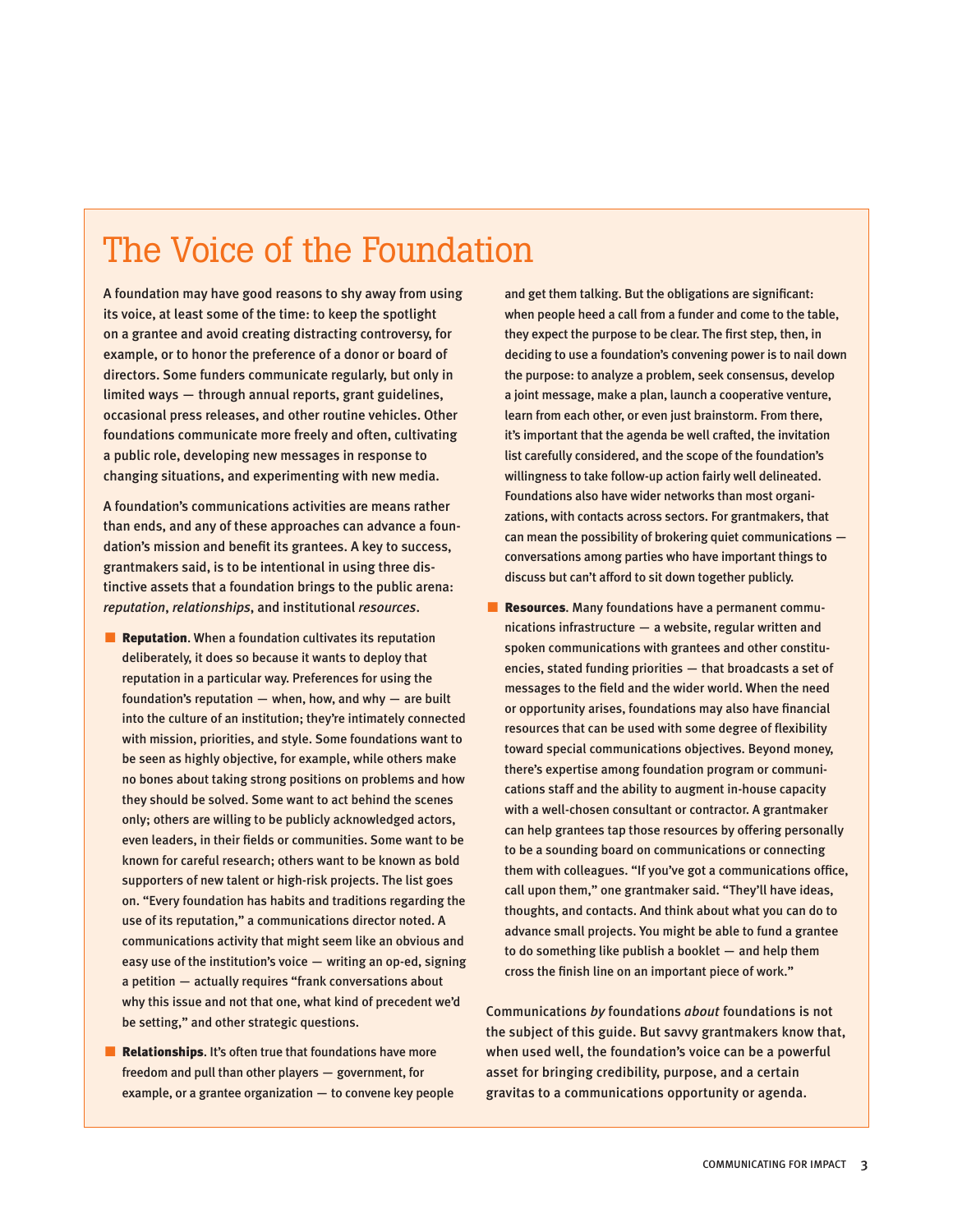## **Using a "Communications Lens"**

If communications is strategy, why is it so often squeezed in at the very end? A consultant who frequently advises foundations and nonprofits on communications described a typical scenario: "We'll get a call from an organization saying, 'We have a report with some really interesting findings on education in California, and we want to release it in three weeks. Will you help us?' So they've waited until three weeks before the report is released to get help with outreach, rather than thinking about it much further upstream" what the report is about, who they want to reach, how to get those people involved from the start, and how to frame the report in language that target audiences can understand and use. Treating communications as an add-on to the "real" work, like tacking on evaluation at the end of a project, means missing out on the full value of the activities and investments.

For grantmakers and grantees, using a communications lens begins early in the process and entails checking assumptions about who needs to be informed and involved if a project is going to achieve its ultimate goal. Once those assumptions are on the table, it's not unusual to find a gap that needs

to be bridged, a misunderstanding that can be clarified, a possibility that hadn't been considered.

An international funder who supports work in Tanzania, for example, described a grantee who planned to use cell phone companies and FM radio stations to get out information on basic public services. But not everyone has access to cell phones or radio signals. The grantmaker urged the grantee to think about products that reach even the most far-flung villages. Everyone needs to buy soap, they reasoned. And so, with support from the foundation, the grantee has begun to explore the possibility of partnering with soap distributors to place messages on the packaging. "We don't know for sure that it's going to work," the grantmaker reported, "but it shows the need to think outside the box." And to think upfront about how communications is best built into program design.

In another case, a collaborative that included both environmental advocates and grantmakers was approached by a new prospective funder — one who surprised them by looking at their work from a new communications perspective. "This funder said, 'I love what

#### **WHERE THE EXAMPLES COME FROM**

To gather stories for this guide, we went to forward-thinking program staff at foundations large and small to find out how they're using communications to strengthen program impact. We also asked communications staff, consultants, and grantees for their perspective on the growing use of communications strategies within programs, rather than as an adjunct to foundations' core work. For a complete list of contributors, see page 25.

It's also worth mentioning that for this guide we've bent our usual GrantCraft rules and identified many contributors by name. Much of the work that's featured has resulted in web-based materials, videos, and other products that are publicly available and we wanted readers to be able to see them.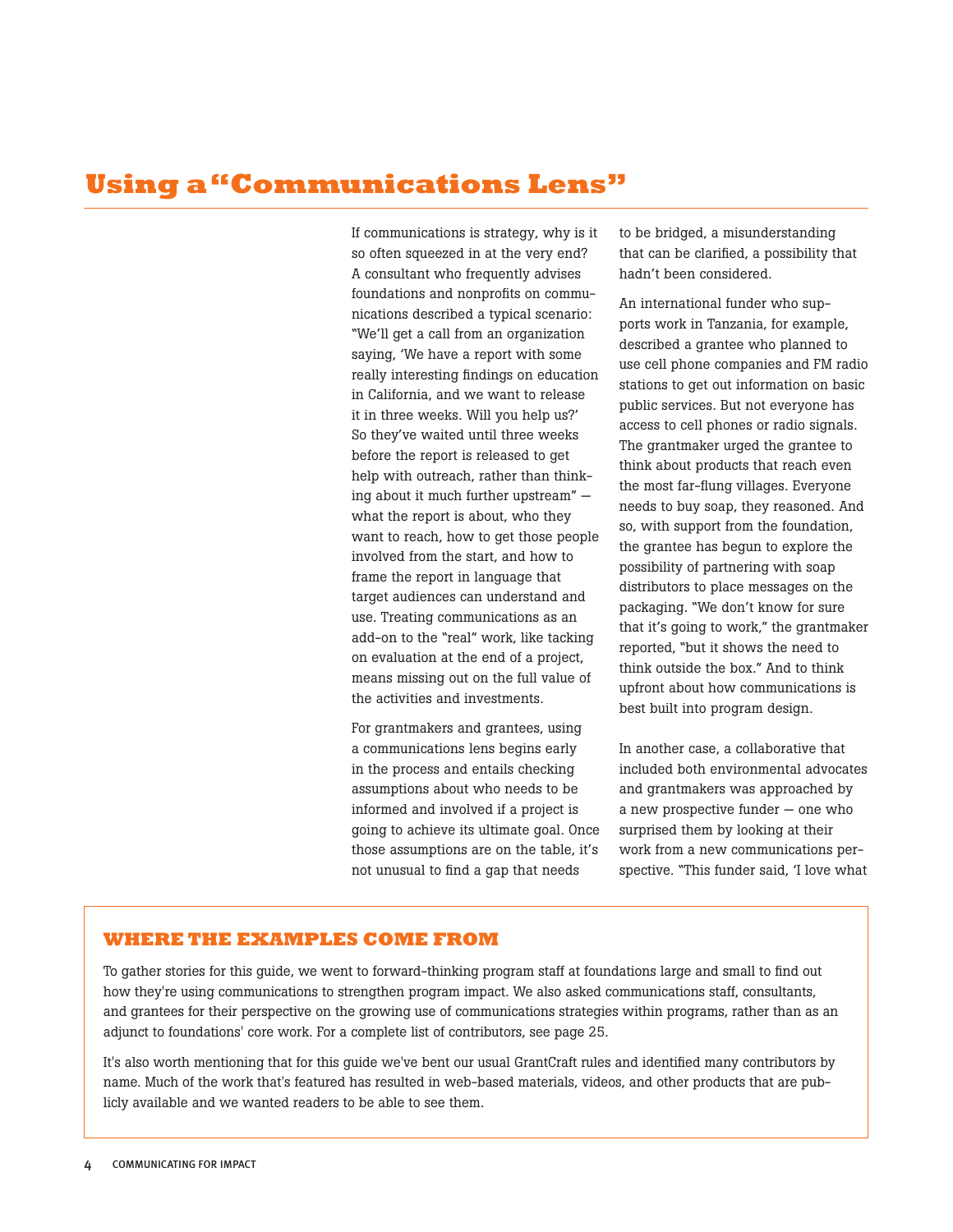you're doing and your approach is great,'" the network director recalled, "'but I don't think you're going to get where you need to go with just environmental advocates. You need to bring other constituencies along with you.' We hadn't considered that before." The grantmaker provided funding that enabled the network to recruit more young people and faith communities to the cause.

A communications lens can also remind everyone to ask who *else* owns the agenda the grantee is pursuing. A funder of think tanks observed, "When funders talk about communications for think tanks, they usually mean that every grant should have a dissemination strategy, or that you should earmark 10 percent of your funding to do communications around the research: the policy briefs and press release and public meetings." All of that is important, she said, but the bigger challenge is to keep in mind that there are people out there who actually want answers to the questions the researchers are investigating. "We ask them up front, 'Why are you asking this question? Who is the audience?'" When the answers to those questions are clear at the beginning, the final product is far more likely to connect with the information needs of people working in the field. The result is outcomes, rather than just outputs.

And a fresh look sometimes reveals that the "audience" itself has a lot to communicate. Seeing that, a funder in reproductive health decided to initiate a monthly webinar — a conference call with a web-based seminar component — for grantees and others in the field to discuss innovative

communications and organizing strategies. "A lot of innovation happens outside of the national groups," explained the grantmaker. "By letting people hear about something cool that's happening in Missouri and giving them a chance to connect and then follow up later, we were helping to build capacity and form connective tissue in the field." Each call covered a specific topic and attracted 50-100 participants.

A communications lens can uncover cultural differences and other hidden sources of miscommunication that get in the way of effectiveness. A grantmaker who funds violence prevention heard that grantees were having trouble reaching certain immigrant communities with approaches that addressed the problem "through the prism of public health." She asked a Cambodian community leader who had received an award from the foundation for advice. The community leader suggested casting violence prevention in terms of "the village" – emphasizing community cohesion — an idea that seemed sensible to her grantees and consistent with what they were trying to accomplish. As a result, the foundation hired a communications firm specializing in Asian markets to help grantees develop messages that might resonate better in the Cambodian community.

Similarly, a communications lens can help explain what's keeping people from hearing an important and perfectly reasonable message. An education funder noticed that grantees' argument that schools needed more effective principals was not getting through: "Superintendents and school districts and state education departments for the most part agree that the principal's

#### WHAT NONPROFITS USE COMMUNICATIONS FOR

When foundations support communications by nonprofits, what is it for? It's for these things — any of which may strengthen the organization.

- Public education: Inform the public to change behavior (for example, stop smoking) or raise awareness about an issue (for example, climate change)
- Advocacy: Work with policymakers to change policy or with their constituencies to apply public pressure for policy change
- Marketing: Sell tickets, memberships, or subscriptions
- Publicity: Make visible an event, action, or issue
- Member engagement and recruitment: Work with existing members or constituencies; reach out to new ones
- Fundraising: Communicate with prospective donors to raise money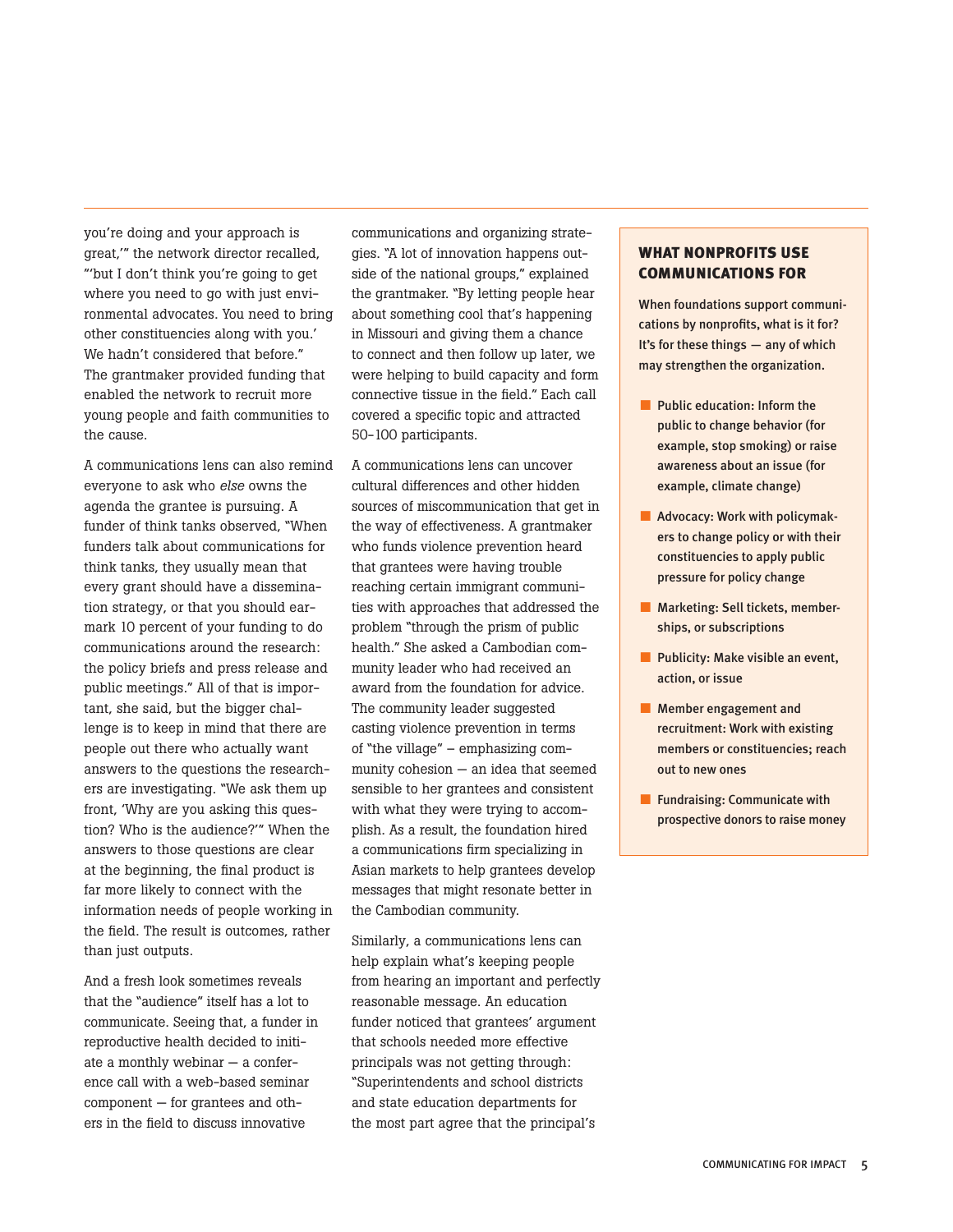job has to be redefined to take us into the next century," he explained, "but a lot of their stakeholders and constituents and policymakers *don't* buy into that argument  $-$  or at least they need support to buy into that argument." The funder supported a study to better understand audience perspectives and create the right messages and tools to reach them effectively.

Sometimes the issue is not the message but who's delivering it. A grantmaker who works on ocean ecology said that a grant to expand a grantee's communications capacity helped the

organization see fishermen as a key audience for its work. With that insight in mind, the grantee developed a project to bring fishermen to ports to talk directly with other fishermen: "What they've found is, if you let peers talk to each other, they hear the message very differently."

In each of these instances, grantmakers and grantees looked beyond the activities of a project to the actual goals of the work. They were thus able to see opportunities to build communications into the work more directly, effectively, and creatively.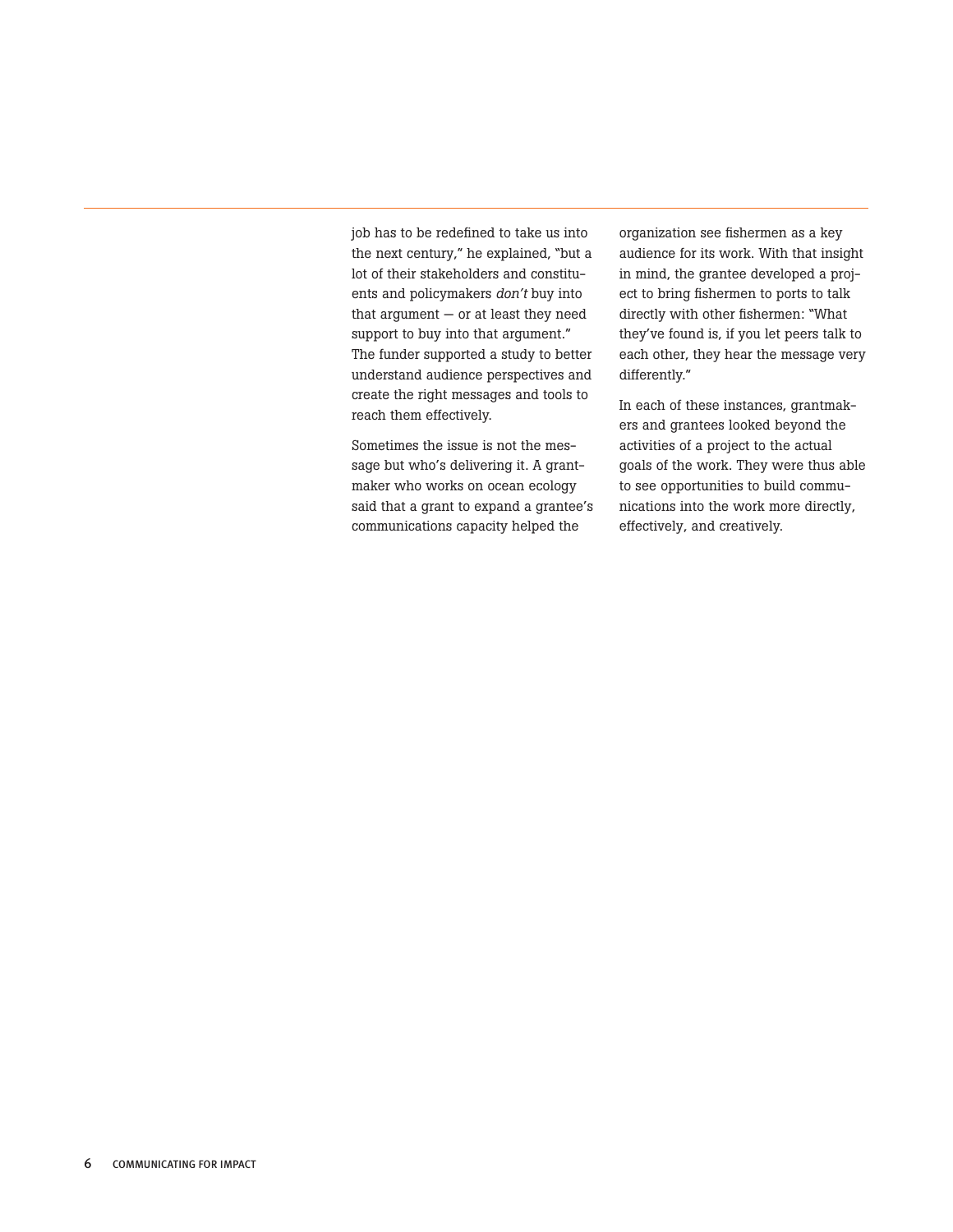#### WHAT THEY DID/HOW THEY DID IT Pulling Audiences In, Getting Research Out

"We emphasize research, and we actually do a lot of it ourselves," said Cathy Schoen, senior vice president for research and evaluation at The Commonwealth Fund, a private foundation that focuses on health policy issues, especially health insurance and health care quality. To increase the impact of that research, the foundation is "always trying to figure out how to get people to come back onto our website for more information."



"We know that people come onto the site initially for a specific reason," Schoen explained. "They read a research report or hear a presentation, then they go to our site to find out more or check a detail. When they get there, they see that we've got a lot of information on their topic." So far, so good — but, she continued, "How do we get them to check back when they need more information to see if we've got it? All of us, especially our communications staff, have really, really thought about that." Over the years, the Fund has built lots of tools into its website to stimulate and reward return visits: alerts that readers can customize by topic and frequency, easy-access data highlights, a mapping feature that provides state-bystate information, and carefully timed audience questionnaires that invite feedback.

One unusual tool is ChartCart, a utility that enables users to "create a presentation using Commonwealth Fund charts," as the website explains. Readers can browse a large collection of charts, arranged by topic (such as "health care quality," "equity and special populations," "international health policy"), and select a collection that downloads pretty much instantly to the user's computer. "Each chart has a full source note," Schoen pointed out — which is just good practice, but it also sends readers back to the original report: "When we release a set of charts that includes something from an earlier research report, the original report spikes up in downloads. We can actually see it happening." Currently, ChartCart draws an average of 10,000 views per month on The Commonwealth Fund website, said Barry Scholl, the foundation's vice president for communications and publishing. "This is one interactive feature we know is helping our audiences get at the information they need," Scholl said. Those audiences include a lot of people teaching college, medical school, and other graduate-level courses in health policy. It's also nice, said Cathy Schoen, "to be sitting in a conference presentation and see someone — not even a grantee — flash one of our slides onto the screen."

Developing and testing a new tool involves a "tight-knit back and forth process," Schoen said, with ideas coming from all sides research, program, and communications staff. It's important, Schoen noted, that many members of the foundation's staff, including the president, do a lot of writing and public speaking on health reform topics. Those activities keep them in touch with the needs of their audiences, especially policymakers and researchers, and also provide a continuous flow of fresh content — reports, research briefs and summaries, charts, tables, presentations — to populate the website. "The charts would be a lot harder to produce," Schoen reflected, "if we weren't always pushing ourselves personally to synthesize and visualize information."

To access ChartCart, go to the Charts & Maps menu of The Commonwealth Fund website at www.commonwealthfund.org.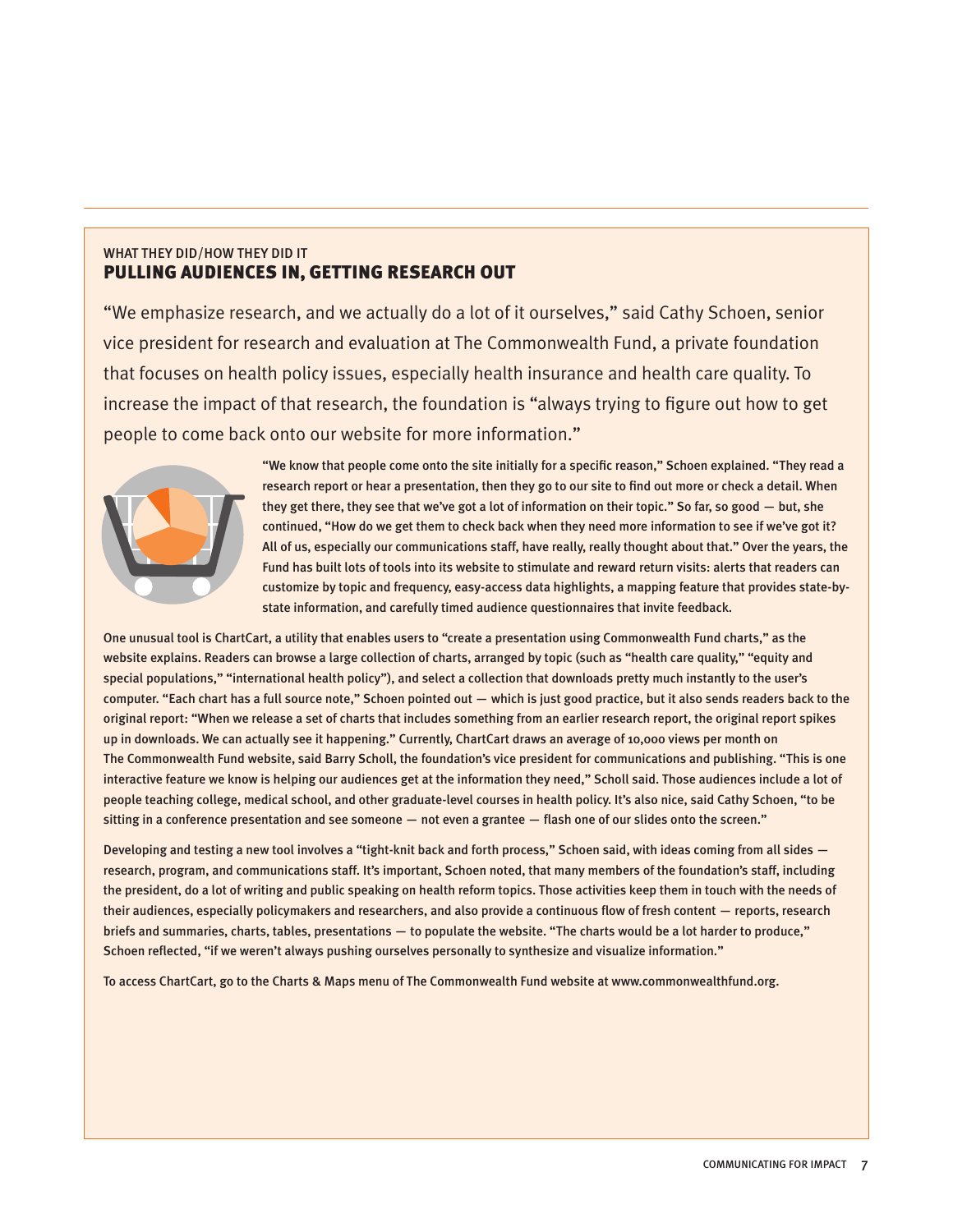## Smart Chart<sup>™</sup> for Grantmakers

Created by the Communications Leadership Institute and Spitfire Strategies, the Smart Chart is a planning tool designed to "help nonprofits make smart communications choices." Basically, the tool walks an organization through many of the same questions a communications consultant might ask, using the process outlined in the illustration to the right.

Smart Chart is thorough, offering guidance on activities and concepts that might be unfamiliar to someone without a communications background, such as conducting internal and external scans, framing your position, or developing the "readiness" of an intended audience. It also includes a graphic organizer — a much more detailed version of our illustration — that lets planners visualize the process and record their work.

Many grantmakers recommend the Smart Chart to grantees. Some funders join grantees when they use the tool, an activity that can be helpful when they're working together to develop a communications plan and a funding strategy to match. Some funders use the Smart Chart to plan their own communications strategies — for a foundation, a campaign, a program, or a particular initiative.

The Smart Chart is available at no charge at www.smartchart.org in two formats: a downloadable print version and an interactive online version. The online version can be completed all at once or a little at a time and saved; it can also be updated as the work proceeds. For organizations that want assistance with using the tool, Spitfire Strategies offers consulting services.

## PLANNING COMMUNICATIONS: A SIX-STEP PROCESS

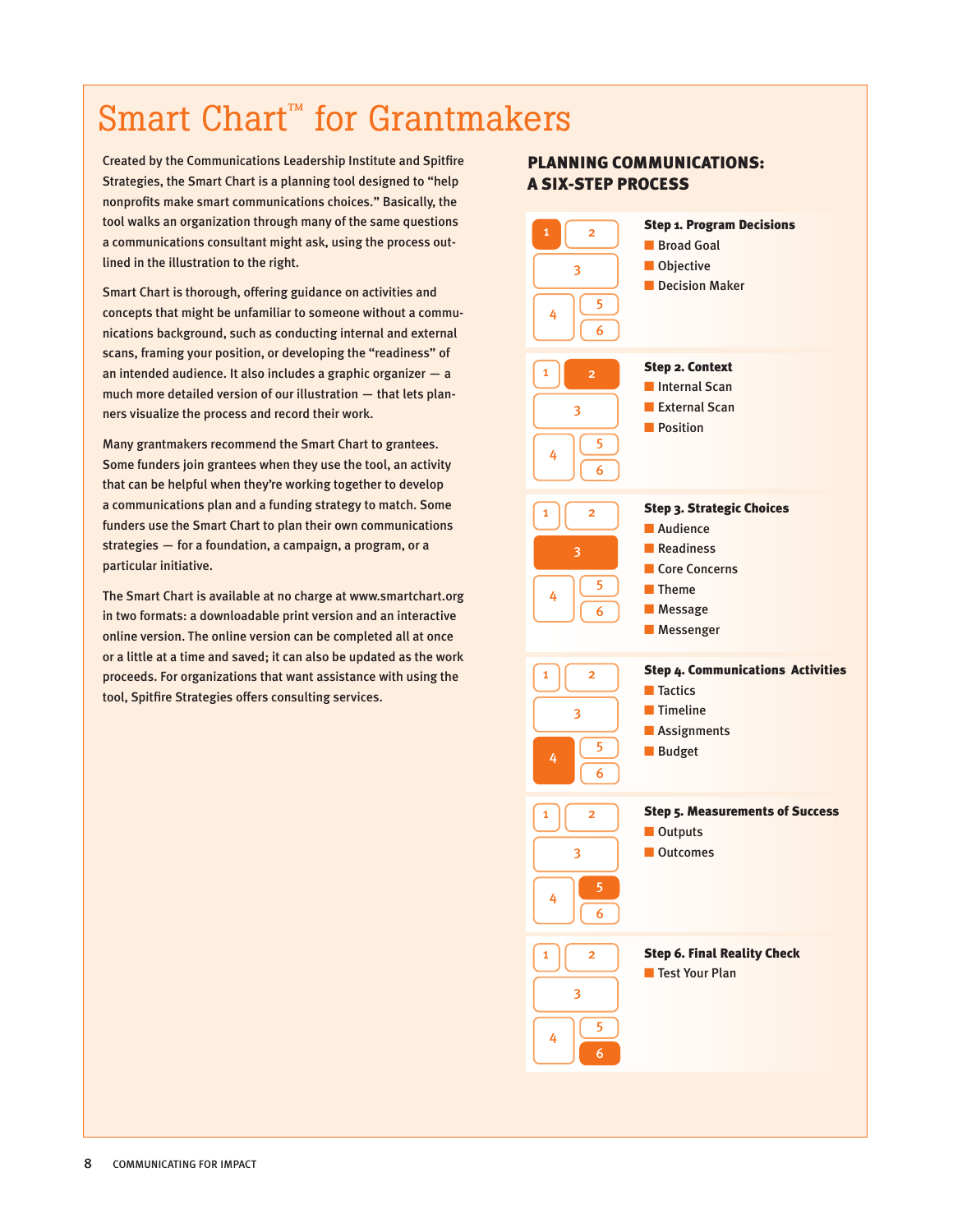## **Pursuing Communications Objectives: Four Case Studies**

The case studies on the following pages describe four initiatives in which grantmakers and grantees worked together to pursue a core function of communications: to organize, to advocate, to connect, or to define.



Using the four case studies as examples, this figure shows tactics grantmakers can use (outer circle) to help grantees achieve communications objectives (middle circle) that advance the real purpose: lively engagement on issues that matter. The graphic is organized in four quadrants, but the lines dividing objectives and tactics are rarely so bright or bold. Most initiatives pursue more than one communications objective, and the right mix of funding strategies might draw from several quarters.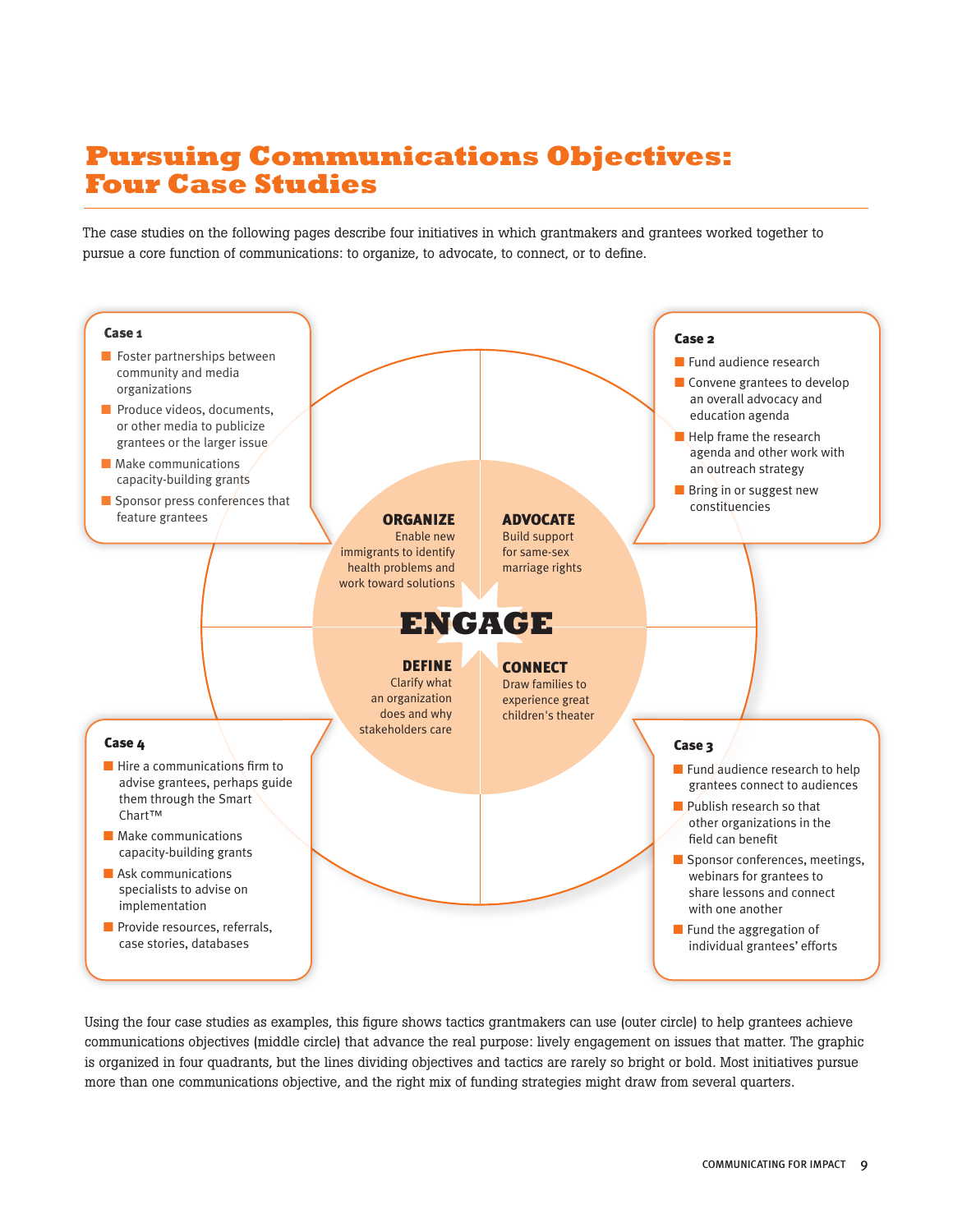## **CASE STUDY 1: ORGANIZE**

## New Routes to Community Health/ Robert Wood Johnson Foundation and Benton Foundation

The story begins in 1996, when the Benton Foundation and the Robert Wood Johnson Foundation got together to create Sound Partners in Community Health. Robert Wood Johnson's communications department funded the initiative, while Benton managed it. Benton brought considerable expertise in media and communications to the project, said Benton's program liaison Karen Menichelli, and "wanted to learn about the use of community media." For ten years, Sound Partners projects in cities around the country enabled community organizations to collaborate with public broadcasters to raise awareness of health issues. "In the early days, it was little more than public service announcements, with aggressive outreach," explained Menichelli. "Over time, it became much more tune-in kinds of programming — talk shows, telenovelas [Spanish-language soap operas], and so on."

As the program's end approached, the Robert Wood Johnson Foundation expressed an interest in extending the project, but with a twist. Focus groups had revealed that immigrants craved health information to help them thrive in their new communities. Mainstream media weren't meeting their needs, culturally or linguistically. And so, Sound Partners morphed into New Routes to Community Health, this time funded through RWJF's vulnerable populations program. A national program office, with a small staff and support from design and technical consultants, was established to manage the initiative and regrant funds to collaboratives around the country. In 2007, eight sites were awarded three years of funding and technical assistance, including webinars, grantee conferences, and more. At each site, media is being created by and for immigrants on health issues that participants themselves identify as important. The goal is to build authentic community leadership and collaboration, resulting in healthier, more informed and empowered immigrant communities.

New Routes learned from its previous incarnation in several important ways. Instead of just focusing on public broadcasting, said Menichelli, "We wanted to open it up to the whole range of media that's burgeoning now locally. The web, digital storytelling, community radio, commercial and in-language media that are popping up all around the country." She added that it was important for there to be "authentic partnerships of equals — that it wasn't just media determining the content too early, and it wasn't nonprofits and health groups purely in it for some PR." Each project included an immigrant

organization to link to the target communities, a media organization to provide an outlet and technical expertise, and a high-capacity community organization to act as managing partner. The intent was to form new partnerships that would outlast the funding and demonstrate the value of working together.

"When people say community media, they often mean the local news. But for this project, community media means participatory media," said Menichelli. In Chicago's "Salud" program, Latino youth are trained in media production, create stage and radio productions on community health issues, and get audiences involved in discussion. In the Twin Cities, a collaboration called "Egal Shidad" — composed of a Somali community organization, a health organization, a community radio station, and a video network — has produced an hour-long television program on mental health issues among Somali immigrants, featuring a trickster character from Somali folklore. The initiative is using a "participatory research" model to evaluate outcomes, with each site defining its own objectives and indicators. In Chicago, for example, a sign of success was that participating youth from the 2008 "Salud" production assumed leadership roles for the 2009 season.

RWJF and Benton are interested in slightly different but overlapping evaluative measures. Benton, because of its concern with media, is looking at elements of the program model that foster leadership and collaboration and could be applied to other issues. "We asked the sites to look at evaluation not as a strict scientific process, but as what impact they're having on two levels — leadership development and community building," Menichelli explained. RWJF is more interested in the impact of social factors, such as employment or violence, on health. They agree, however, that it's as important to measure process as it is to measure outcomes. "That's how you get community buy-in," said Beth Mastin, who directs the national office. "New Routes is really a meta-communications project — a communications project to cultivate other communications projects, one that allows immigrants to start taking leadership in defining health care issues in their community and working toward solving some of those concerns, using media as a tool."

Videos and other media produced by New Routes partnerships are available at www.newroutes.org.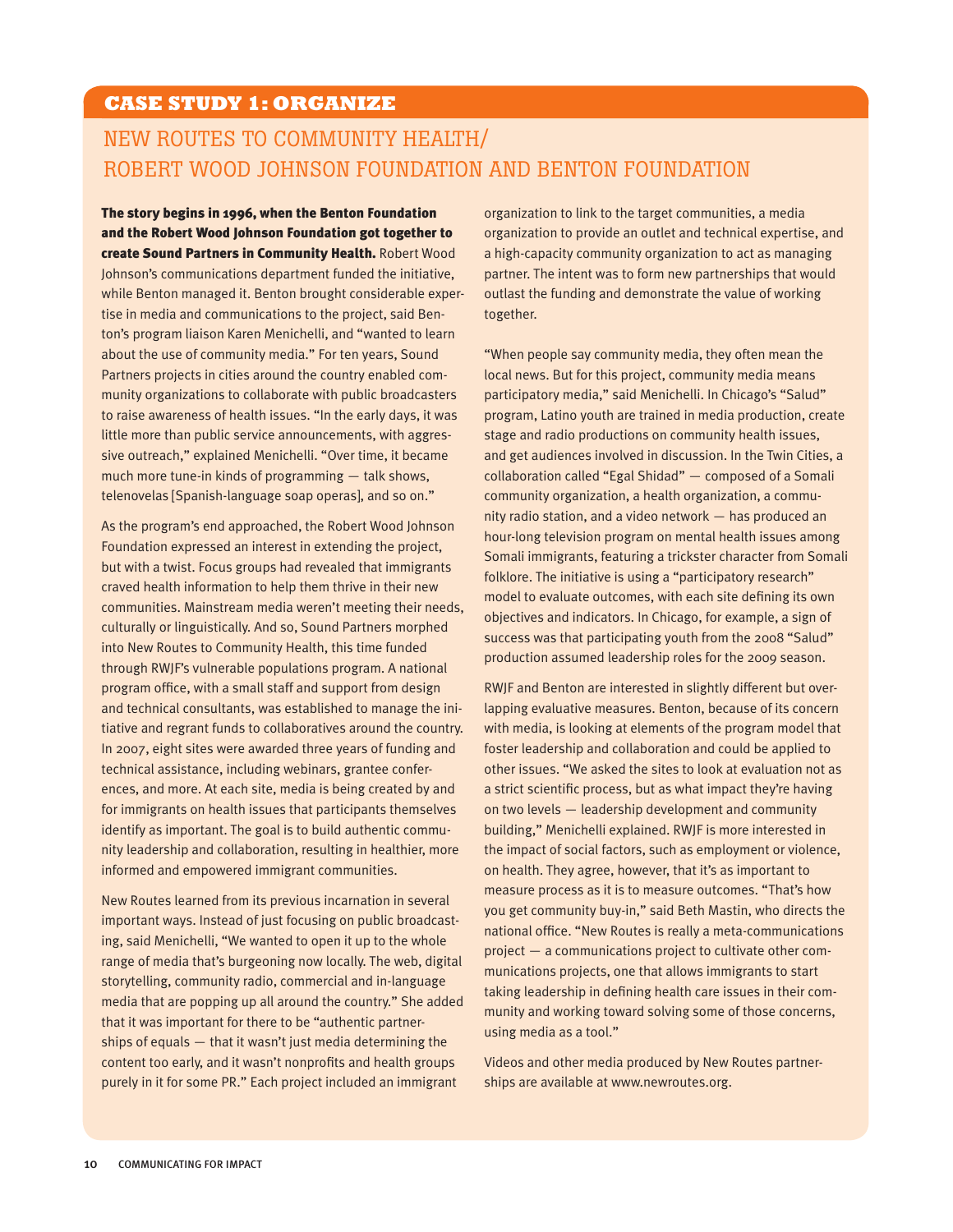## **CASE STUDY 2: ADVOCATE**

## Freedom to Marry Collaborative/ Evelyn and Walter Haas, Jr. Fund

#### In 2008, California voters narrowly passed a measure amending the state constitution to ban same-sex marriage.

Although the 52% to 48% vote was a blow for the gay community and its allies, the narrowness of the defeat showed a degree of progress. In 2000, a similar measure had passed by 61% to 39%. In just eight years, the dial had turned nearly 10 points in favor of same-sex marriage, one of the most contentious social issues of the day. What happened in that time? No small part of the change in public opinion had to do with work supported by the Evelyn and Walter Haas, Jr. Fund in San Francisco.

After the passage of the 2000 measure, the Fund helped to launch and became the primary funder of the Freedom to Marry collaborative, a gay and non-gay partnership working to win marriage equality nationwide. The collaborative coordinated a wide range of activities designed to reach specific sectors of the population: educating college students about same-sex marriage, conducting outreach to churches, building organizations' communications capacity, producing studies on the policy implications of extending legal protections to lesbians and gay men. The work was strictly research and education on same-sex marriage, not advocacy for any particular ballot measure or legislation.

The foundation recognized that, while the issue might be decided in the courts, public acceptance was critical to securing and honoring same-sex marriage rights. "You need to peel away the layers of people's resistance," said former Haas Jr. Fund program director and now Gill Foundation president Tim Sweeney, and address the questions that "people are really worried about but won't say out loud."

The Haas Jr. Fund also supported extensive polling, focus groups, and other research, as well as the creation of a communications toolkit to help grantees target their messages better for the so-called "movable middle," people open to persuasion on the marriage issue. The foundation's support also enabled a coalition of grantees to come together under the auspices of Let California Ring, a public education campaign

that began in 2006 and coincided with the state Supreme Court's review and eventual decision finding that denying same sex couples the freedom to marry was unconstitutional.

Matt Foreman, current director of the Haas Jr. Fund's gay and lesbian grantmaking program, noted that the public education campaign "began with the goal of sparking one million conversations about marriage equality" among Californians, using a combination of community organizing, paid advertising in mainstream and ethnic media outlets, and "earned" news coverage. He added, "The campaign, which raised over \$11 million, took on increased importance and urgency after the Supreme Court's pro-marriage decision," sparking a number of other foundations to join in.

 "One of the great values that foundations have is that they can be at a 30,000-foot level over a field or a sector or a movement, look at all the pieces of it, and stitch together organizing, litigation, public education," Sweeney noted. "You can fund, say, 15 groups in this area, and then you can use your power of convening and capacity building. You can help people be [greater than] the sum of the parts. And that's particularly true when it comes to communications work."

CODA: After California voters approved Proposition 8, a furious debate erupted over the messaging and tactics used in the \$45 million campaign to defeat the measure. Research has long shown that gay and lesbian couples are not the most effective messengers in reaching people in the "moveable middle." As a result, none of the "No on 8" ads featured gay people. Many have complained that the campaign was essentially "in the closet" and that it would have been more effective to have represented the real-life experiences of gay and lesbian couples hurt by being denied the freedom to marry. The debate raises compelling questions about values and outcomes for both advocates and funders.

Media and research reports funded by the Evelyn and Walter Haas, Jr. Fund are available at freedomtomarry.org and letcaliforniaring.org.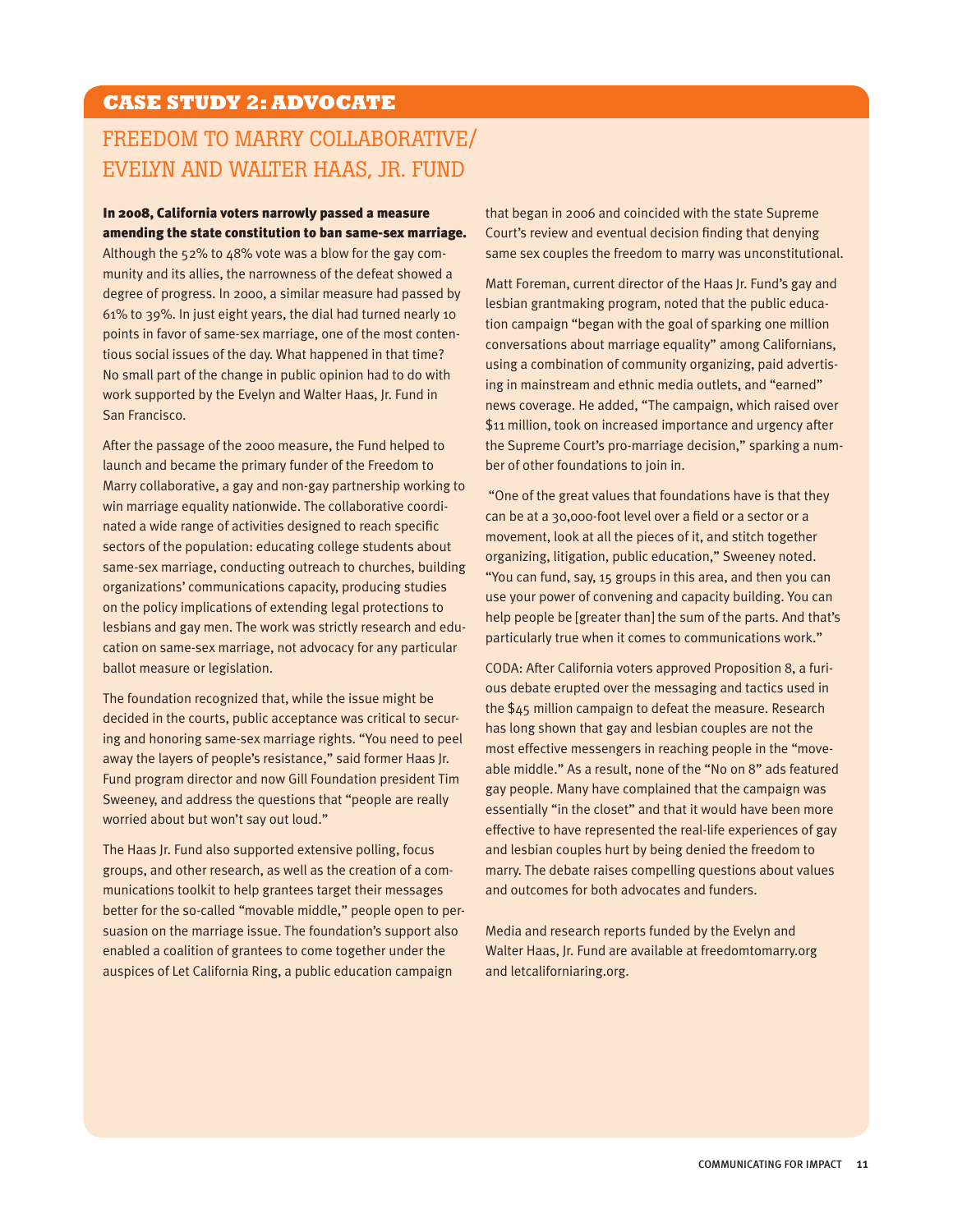## **CASE STUDY 3: CONNECT**

## Children's Theater Company of Minneapolis/ Wallace Foundation

"Our grantees' work isn't just about selling tickets; it's about engaging people in such a profound way that they'll want to come back," said Wallace Foundation senior communications officer Mary Trudel, citing research commissioned by Wallace and the John S. and James L. Knight Foundation on building participation in the arts.

A lot goes into a decision to attend a cultural event, the researchers found, more than just knowing that it's happening. There are perceptual questions ("Is this art form important to me and my community?" "Is this experience a worthy use of my family's limited leisure time?"), practical questions ("Do I have the money to buy a ticket and transportation to get there?"), and experiential questions ("Am I going to feel welcome?" "Will it be fun?"). The answers to these and other questions guide how a person feels about the arts and whether they're likely to participate further.

To illustrate the implications for grantees and grantmakers, Trudel told the story of one organization, the Children's Theatre Company of Minneapolis. "It's a wonderful theatre, but they were having trouble filling the house," she recalled. At first, they figured the problem was practical, that they weren't offering enough ticket options, such as mini-subscriptions, or mixes of offerings at various times and days. They expanded their ticket package options, but they still had low ticket sales. Then, with help from the foundation, they decided to do some research and ask families why they weren't coming to the theater more often, or at all.

"Families said they didn't have time," Trudel recalled, but the explanation didn't seem sufficient. Families do have time, after all, to stay at home and watch television, or go out for dinner. The theatre probed further. What they found, the grantmaker explained, was that "families make time for things they see as valuable. So the theatre had to develop programs that were important to the families they were trying to reach, that would prompt parents to say, 'I want my child to have that experience, and I will make time for it.'"

As a result of the research, Children's Theatre Company artistic director Peter Brosius explained, the theater shifted its marketing focus "from the value of the production itself the fact that it's a world premiere, the credentials of the cast

and creative team, etcetera  $-$  to the value of the production for the child watching it. Our marketing copy became the imagined voice of a child describing the emotional experience of the show, or what it made the child think about."

The work itself changed, too. The theatre has continued to explore how to "transform our audience from observer to participant." They have re-envisioned the lobby "not as a loading area but something akin to a village square," where activities like poetry slams, dance performances, kite-making, and African markets engage audiences before and after the show. Inside the theatre, recent productions of *Antigone* and *Romeo and Juliet* broke the fourth wall; with chairs cleared away, audience members became villagers and were asked to dance with Romeo, hold the nurse's hat and coat, or clear out of the way as an epic fight broke out. Brosius believes the changes are having a measurable effect: "As theatres across the country have seen their subscription numbers dwindle, we have stayed relatively steady." Regular surveys, focus groups, and hand-held PDAs continue to capture audience responses.

But there's a catch, as the Children's Theater Company story illustrates: when an organization does research on what its target audiences want to see, marketing questions can bleed into programming decisions — and that makes some arts programmers awfully nervous. Their concern is that arts marketers care more about presenting what's popular enough to sell tickets than about presenting meaningful art. The foundation recognizes the tension but encourages arts grantees to rethink the "old habit where programming decides what's going on stage or on the walls, and gives it to marketing and says, 'go and sell it.' We've found that you need to have audiences in the room  $-$  if only by proxy  $-$  as you're thinking about what the 'it' is."

The foundation also supports activities to prepare audience members to appreciate art: "The more prepared an audience is, the more satisfied they'll be with the experience," Trudel explained. "We help arts organizations figure out how to engage more deeply with audiences, making them feel like 'insiders,' because once they do, they've got them for life."

Research funded by the Wallace Foundation is at wallacefoundation.org under "Arts Participation."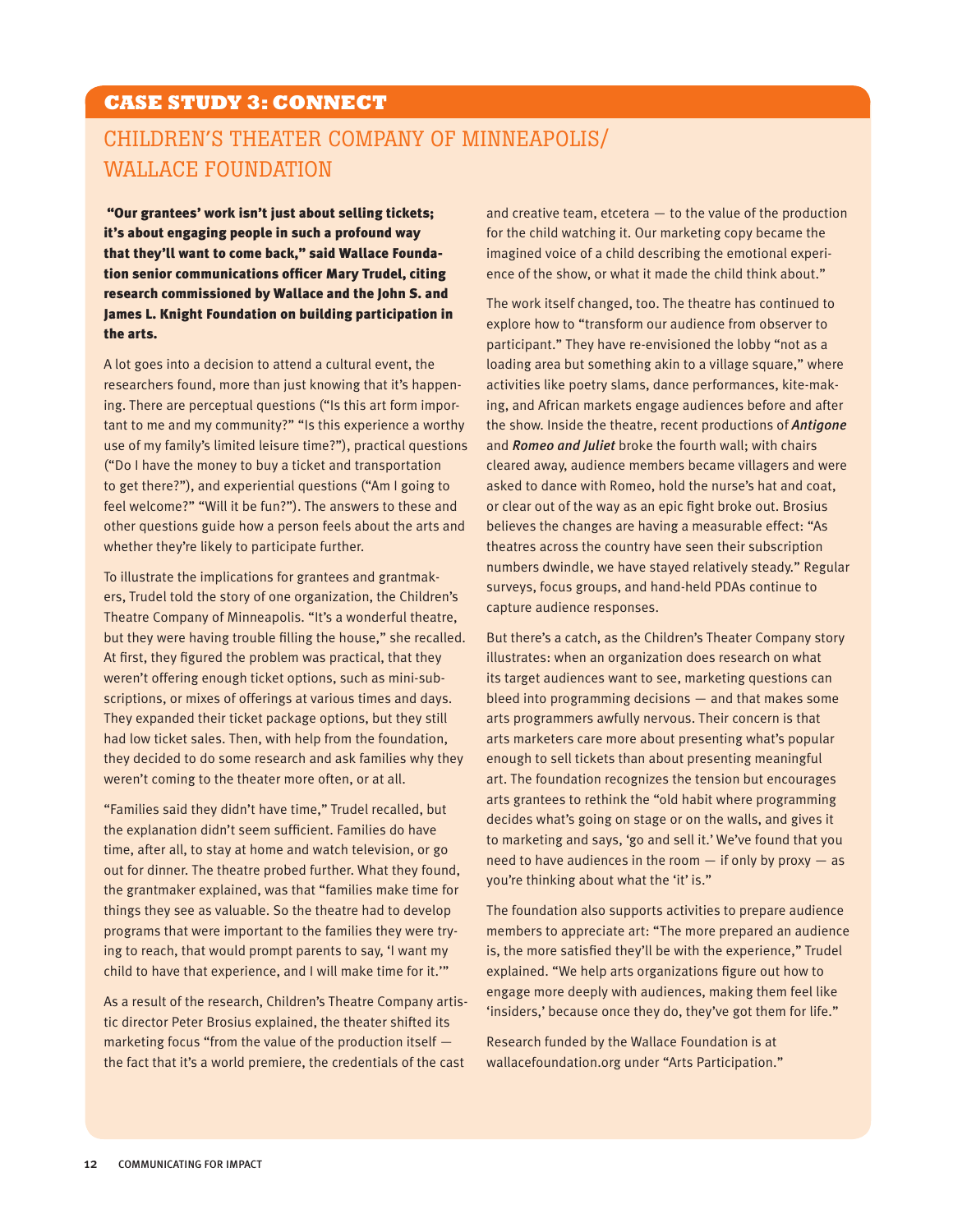## **CASE STUDY 4: DEFINE**

## Be Heard!/ Woodcock Foundation

When Alexandra Christy, executive director of the Woodcock Foundation, asked grantees how they were getting their message out, the answer came back loud and clear: "Not well! We need your help." Christy checked to see what services communications consultants might provide, but she concluded that "our grantees were talking about needing something that didn't exist." Christy wanted to provide grantees with customized help.

In 2005-06, the foundation established a new communications program, BeHeard! The application process was intentionally challenging "because we wanted to be sure that people understood how much work it really was," Christy recalled. Woodcock selected five organizations, each of which received a full assessment by a communications consulting firm. "This is not a remedial program," consultant Doug Hattaway explained. "It's for organizations that are doing something worth talking about."

The first step in the assessment process was to conduct a "stakeholder perceptions analysis," which entailed interviewing people who represent the audiences — usually donors, but also volunteers, lawmakers, and others — that the grantee wanted to recruit. Next, consultants looked at each organization's brand, going beyond the "functional message" (what the organization does) to look at emotional appeal, social dynamics, and "aspirational message" (what drives people to become involved).

After the assessment phase, each grantee received an additional \$25,000 from Woodcock to carry out a communications plan with the help of a communications consultant — the same one, or a different firm of their choice. Each grantee was required to secure matching funds upfront, at the time of the initial application, from another funding source. "The group then had a guaranteed \$50,000 to implement the consultant recommendations," Christy explained, "and we had six or seven new funding partners, including Mott, Packard, and Nike, that were committed to field building in communications."

Many grantees went into the program saying they wanted to get more press coverage. What they ended up with were clearer definitions of what their organizations do and how they are perceived — and new ways to mobilize key audiences through communications. For example, Common Good Ventures, an organization that provides business advice to nonprofits, used dense consulting lingo. In the assessment process, they learned that donors and volunteers were not drawn to give or participate because of the aura of expertise; rather, they wanted to be part of a social group. "So they started to present themselves more as a group of businesspeople who devote their talents to improving their home state of Maine by helping worthwhile nonprofits," said Christy. "They immediately got a better response from their target audience."

Iara Peng, director of another grantee organization, Young People For, explained that the assessment helped identify when and why participants in their fellowship program became inactive. "When we failed to communicate with the fellows effectively — that's when they dropped out," Peng said. The organization re-thought how they were communicating with fellows from start to finish: recruitment, application, outreach, retention, and alumni community.

Another grantee, the National Institute for Reproductive Health, proposed to focus narrowly on the "framing" and "messaging" of certain issues in the pro-choice movement. Hattaway urged them to take a step back first and think about "how to talk about what we do as an organization," recalled the institute's communications director, Mary Alice Carr. With Hattaway's help, the organization clarified its objectives, defined its audiences, redesigned its website, and linked communications to program. Whereas communications previously received little emphasis in the organization, she concluded, "communications is now our compass."

Information on the BeHeard! initiative is at woodcockfdn. org. The Messaging Project of the National Institute for Reproductive Health is available at nirhealth.org.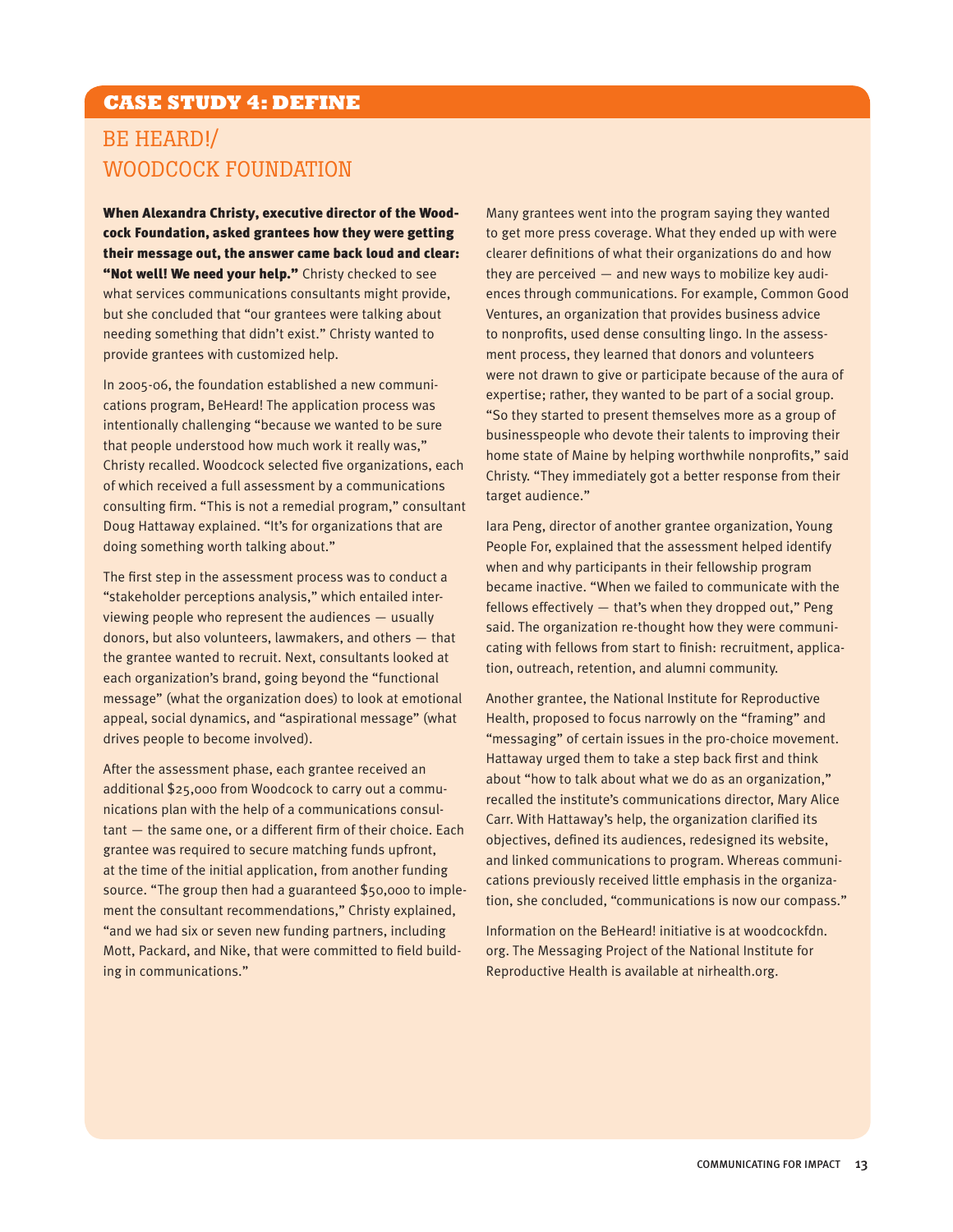## **Relationships, Roles, and Strategy**

"Since everyone is a 'consumer' of communications materials to some degree, it's tempting to offer your opinion."

"Relationships matter" is a truism that applies to all grantmaking, but it's especially true when a grantmaker is collaborating with others on communications strategy. Whether the partners are grantees, consultants, or foundation colleagues, grantmakers are often called upon to treat issues of role and relationship with special sensitivity.

#### On working with grantees

Several grantmakers emphasized the importance of listening, demonstrating respect, and earning trust when working through communications questions with grantees or encouraging them to use a communication lens in their work. After all, communicating involves the public face of a grantee organization and may even put its reputation on the line in a way the foundation's is not.

A communications consultant reminded grantmakers: "Since everyone is a 'consumer' of communications materials to some degree, it's tempting to offer your opinion. It can be helpful for foundation staff to weigh in," but be clear that you're making suggestions. Drawing on his own experience, he reflected further on the importance of negotiating role and expectations clearly in advance: "It's incredibly important for me to talk with the nonprofit about exactly why and how I would like to promote their work. I don't assume they will fully trust my intentions."

Here's some more specific advice:

Wait for buy-in. "Rethinking communications can be both timeconsuming and threatening to the status quo for some nonprofits," said a communications consultant, and funders may have to "sell" the idea to grantees. "They may believe that investing in marketing means taking resources — including their time away from their program work." Her advice: "The organization's heart needs to be in this for it to be worth doing, and you don't want any group just going through the motions to make a funder feel good. For any number of good reasons, it may just not be the right time." It may be helpful to share case studies or other materials on the value of communications and let the grantee know you're willing to talk further when the timing is better.

Signal your interest. A lot of nonprofits are interested in communicating strategically, but they don't think funders are interested in supporting them to do it. If you're willing to explore communications as strategy, raise it with current grantees or with organizations working in your field or community.

Aim for balance. When a campaign or other initiative involves several organizations, grantmakers can help the partners strike a mutually agreeable balance between individual and group work by convening them to strategize together, giving extra funds to help them maintain their own identities within the context of the campaign, or encouraging them to find ways to participate that suit their needs and priorities. A health funder talked about the need to balance local and national priorities within an initiative involving multiple stakeholders in more than a dozen cities: "Communities need to operate in their own unique spheres, but there are times when they need to be connected in order to have a bigger impact."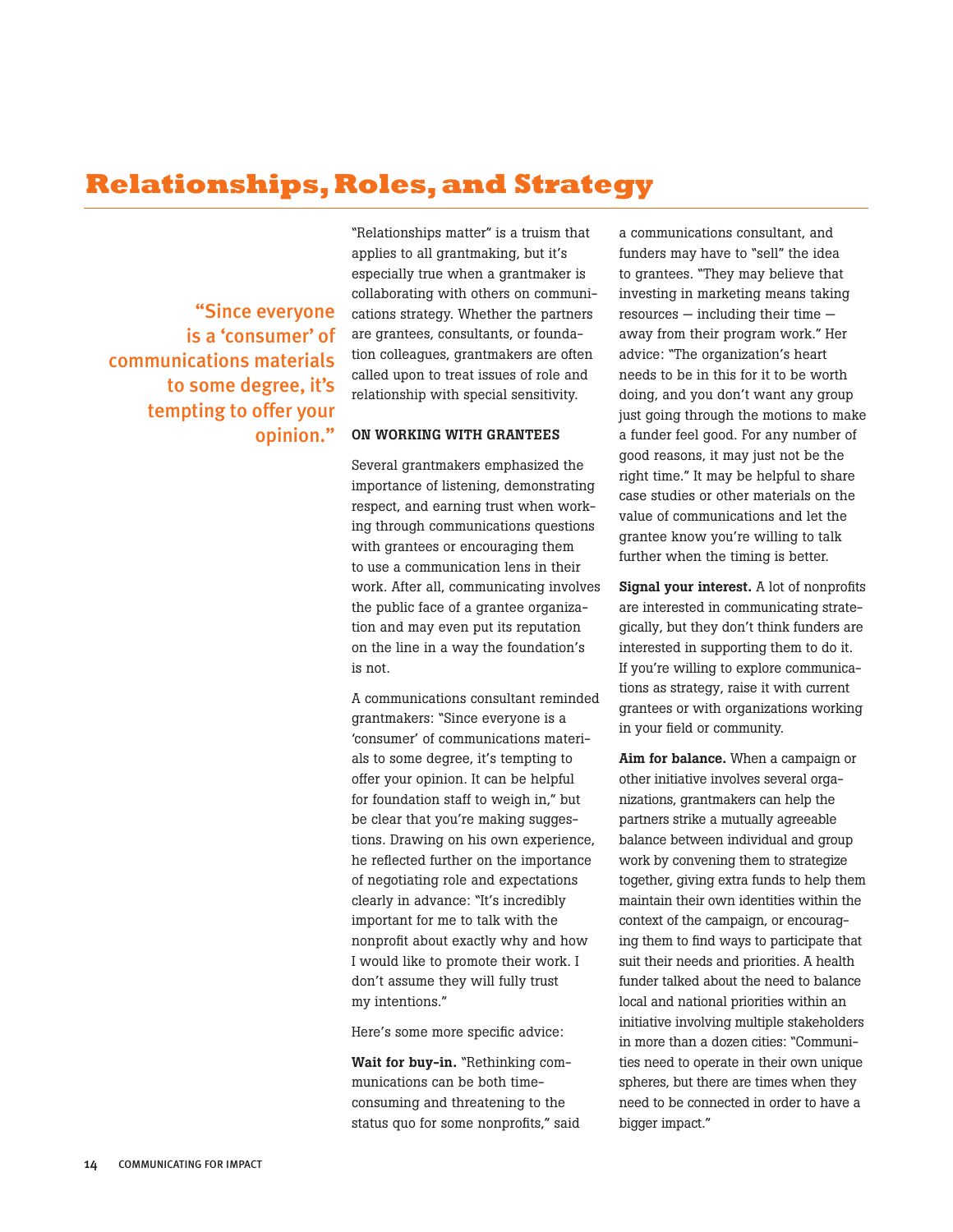Anticipate cost. As valuable as communications can be, it does cost money. A grantee may rightly feel that every dollar spent on communications is one dollar less for programs or operating support. Or a communications review may reveal a deeper problem with a nonprofit's mission, strategy, or operations — a problem that costs the grantee money to address. Then there are the costs of implementing communications activities and monitoring progress, the time and attention of an organization's leadership, and unanticipated out-of-pocket expenses. "From the get-go," said a communications consultant, "grantmakers should plan for how they will support grantees' implementation of any [communications] plan, ideally with grant dollars and potentially also with connections to good sources of advice, design, and so on."

#### On working with communications staff

They're not exactly from different planets, but program staff and communications staff (or consultants) are at least sometimes from different sides of the fence.

Program officers are experts in their fields or communities; their knowledge often springs from a deep well of study, work, and life experience. They recognize the complexity of a problem and know that solutions must address that complexity. They can feel alarmed when a research report they've funded is reduced to a few sentences. One program officer put it this way: "'Spin' and 'messaging' can sometimes make it feel like the nuance is lost. The story gets *too* simplified." A common tension

around communications for program officers lies in the winnowing of content that communications officers often seek in an effort to make a message simpler and more compelling; program staff may feel that complex problems can only be reduced so much. On a more personal level, program officers may also feel that communications professionals undervalue their programmatic expertise and experience.

Communications officers and consultants know how to get a message across; they're knowledgeable about how a message is going to be received and how to make adjustments that make it more effective. It's not just that they know how to create a sound-bite or have good contacts with the media. Imagine their frustration when an excellent piece of research is delivered to its intended audience in a form that fails to make it accessible, clear, relevant, or compelling. Communications officers don't often have the comprehensive issue expertise that program staff do, but they are personally and professionally committed to solving the same social problems as their program colleagues. Both parties bring essential expertise to the challenge of communicating effectively. "Our roles differ a lot," said a program officer regarding her colleagues in the foundation's communications office, "but we're working on the same initiatives and have the same goals" for the foundation and its grantees.

Asked for advice about how to work better across the program-communications divide, foundation staff offered tips that may seem obvious. Their point is that it's the easy stuff that sometimes gets overlooked:

"'Spin' and 'messaging' can sometimes make it feel like the nuance is lost. The story gets *too* simplified."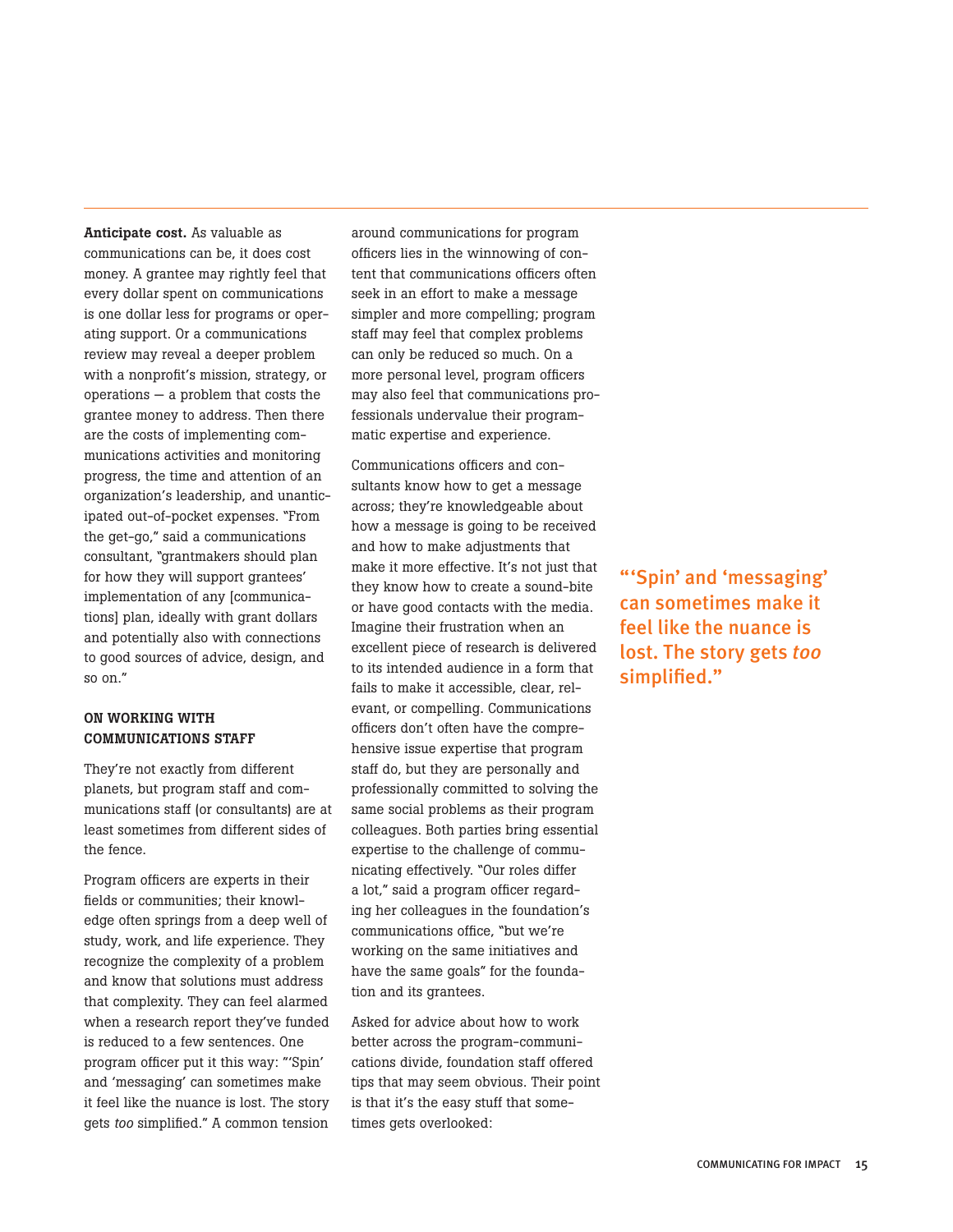Join forces. Look for opportunities, contributors said, to build contact between program and communications staff into grantmaking routines. It pays off, said the president of a communications firm, in the quality of decisions: "When program and communications staff are regularly asking questions [about communications strategy] together, they come up with better answers, and answers that work for both of them." At one foundation, the vice president for communications sits in on all major programmatic strategy discussions. At another, the communications officer encourages program staff to check with him for tactical advice, "which might mean sitting and looking at their grants, or thinking about how a webinar or other media tool might help." Ideally, the relationship involves continuous exploration of communications questions throughout the process of developing program strategy.

Clarify roles. As much as possible, try to reach agreement on roles and responsibilities for everyone involved in a communications activity or initiative: grantees, program staff, communications staff, and consultants. Who takes the lead in message development, outreach to audiences, press relations, consultant oversight? Who reviews materials at what stages? From whom is sign-off needed? By establishing guidelines, the various parties are less likely to encounter misunderstanding or duplicate each other's work.

Establish shared objectives. Work through major goals, and figure out how to express them so everyone understands what's most important. "There's been a huge movement on the part of our board for accountability on results," said one grantmaker, "which means that all areas — our research area, our program area, and our communications area — have needed to work tightly together to figure out what the indicators of success should be."

#### On working with staff from other foundations

Sensitivity to roles and responsibilities is also important when developing or executing communications strategy with other funders. A grantmaker who is considering a new initiative explained that she must walk a fine line if she wants to get other foundations involved. "We want to start telling the story [of the initiative], but we don't want to make it seem like a done deal so that other funders are less likely to participate."

Funders who are part of existing initiatives face related challenges. "We each have specific agendas," said a health grantmaker who has partnered with public and private funders on a disease eradication campaign. The collaborative is structured so that each funder can make its own contribution to the goal while also trying to coordinate messages so as not to become fractured. They meet regularly and recently got together for a half-day session to decide on messaging and draft a communications plan. "Everyone has a role," she explained, based on their foundations' strengths and preferences. Some work on health policy, others on grassroots prevention campaigns. Some take a strongly partisan stance on policy issues, others avoid controversy. Some have expertise in web design, while others are good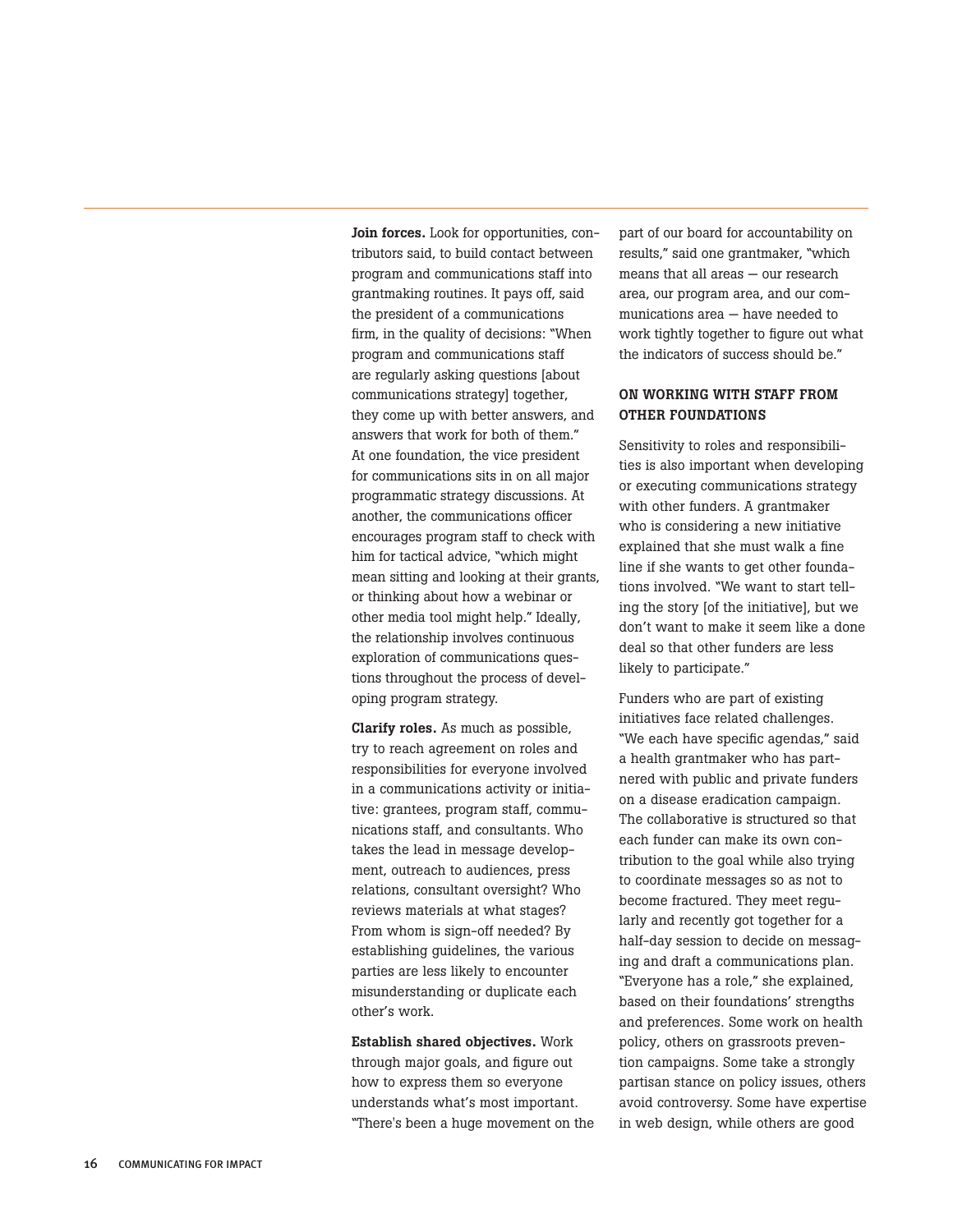with press relations. The point of having a collaborative, after all, is to pool resources to maximize impact.

Grantmakers offered a handful of tips that make collaboration easier and more productive:

Start by soliciting input. One grantmaker hired a communications consultant to solicit input from colleagues at other foundations about a possible initiative — not yet asking for money, just their thoughts.

Connect through grantees. A foundation that offered communications capacity-building grants to a small group of its grantees required them to secure matching funding upfront. The grantmakers who initiated the project then

intentionally built relationships with each of the match funders. The effort helped them develop contacts among funders who shared their commitment to strategic communications in key program areas, such as climate change.

Play the peacemaker. When multiple grantees are involved in a campaign or initiative, funders can be helpful by agreeing in advance on certain expectations and pledging not to get involved in turf battles. A grantmaker who is involved in a coalition that includes moderate and not-so-moderate groups added this note: "As funders, we're sometimes very direct about what we think is good behavior for us and our grantees — not trashing each other, for example. The stakes are just too high."

## Making the Most of Consultants

Of the thousands of funders nationwide, relatively few have dedicated communications staff. Others that need communications expertise — whether for their own programs or for their grantees — may decide to hire outside strategy consultants, web designers, PR firms, or other communications specialists. We asked our contributors how to choose the right firm, and how to economize.

One grantmaker stressed that consulting candidates should have experience in the work being proposed. It's not enough to have general experience in communications, or deep experience in, say, press relations if the job is to assess grantees' communications capacity. "When possible," added a communications executive, "it's best to have a firm that can do both the big-picture thinking and then the tactical execution."

Not just the firm, but the individual people at the firm you'll be working with are important, noted a consultant. He suggests that grantmakers ask not only for a breakdown of the tasks involved but also who will be doing the work. Junior people may be assembling media lists, handling logistics, and generally keeping everyone on the same page, while senior people are more involved in formulating strategy. All those roles are essential to the quality of the work and the working relationship.

Several grantmakers and communications consultants suggested "bundling" communications work to save money without compromising quality. In one case, a consulting firm was hired to get more women pundits represented in stories by major news outlets. The firm assembled a database of women commentators, working in many different organizations and fields, and promoted their names and expertise to journalists who needed quotes for stories or networks that needed commentators on air. This arrangement was far more cost-effective than having individual women's organizations pay for consulting.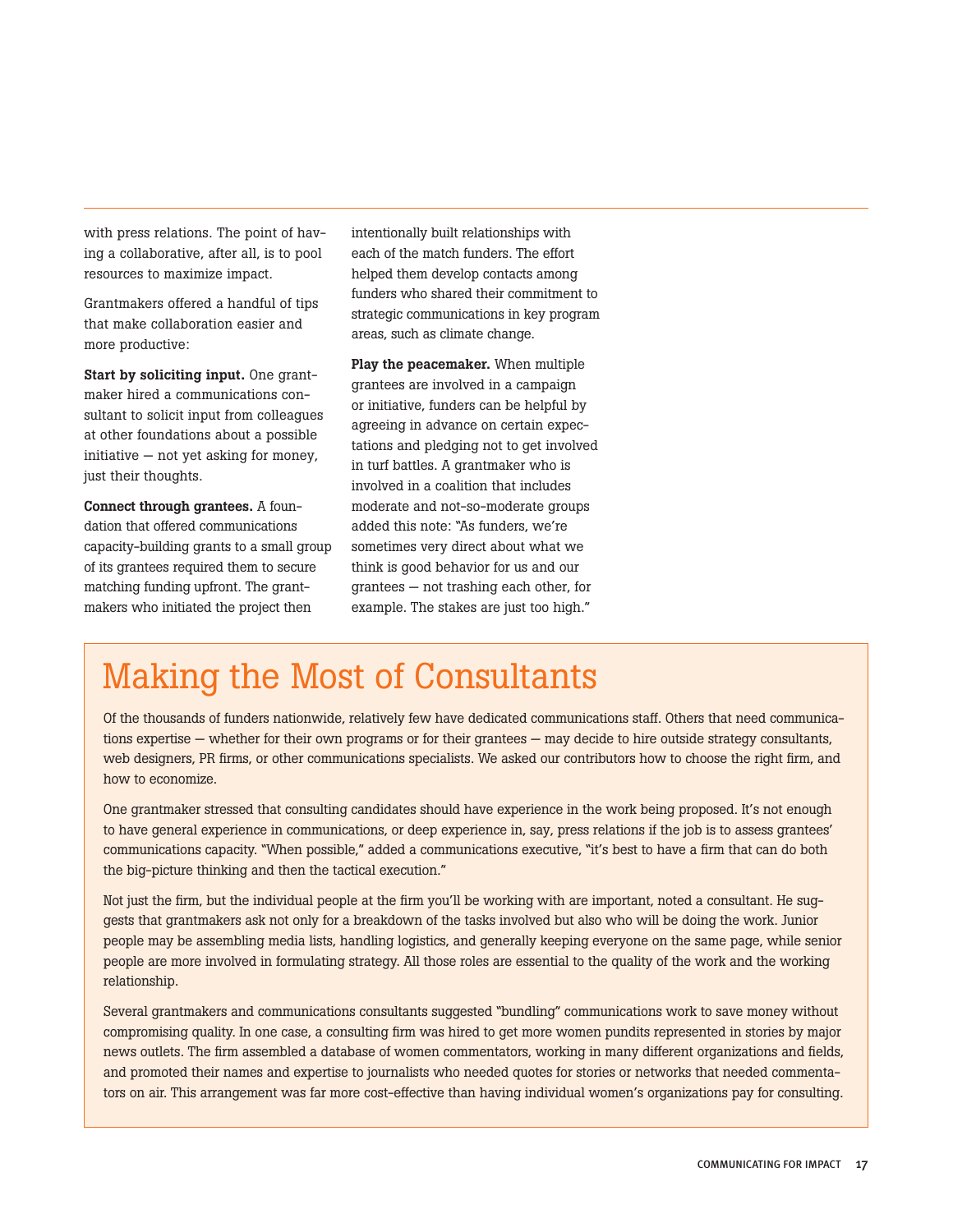## **New Media and Bottom-up Communications**

Call it participatory communications, interactive communications, or something else entirely: whatever you call it, there's something new going on, and it's definitely multidirectional. It's about not just communicating *to* but communicating *with* or *among*. And new technologies may be driving the change.

"Over time," said the president of a social cause communications firm, "we've talked a good game about how we don't want top-down communications, we want bottom-up communications. Now social media means that bottom-up communications is officially possible without convening grantees in a ballroom in some city." By "social media," she means everything from YouTube videos to wiki pages to social networking sites and blogs. People in the digital age increasingly expect to create, share, challenge, and take part. They can comment on blog posts, contribute to wiki pages, and act immediately on messages in ways that analog media never allowed.

But does multidirectional communications mean giving up control of your

message, or make you just another voice in the crowd? Not really, said a communications expert. New media technologies can help grantees and foundations advance change by expanding the "base of participation, in terms of who your messengers are." Social media channels are also "powerful listening tools," noted a consultant. "They provide a venue for grantmakers to listen to what is being said about an organization or an issue before starting a new initiative or during implementation to monitor changes over time."

Social media "messengers" may need to be prepped, grantmakers said, especially when a medium is really new and the rules of engagement are unfamiliar and changing. A foundationsupported journalism program hosted a conference at which each session had a live Twitter stream of questions and comments projected on a screen behind the presenter. The grantmaker sat down with the conference presenters and bloggers in advance to think through how the Twitter stream would work. They came up with ways

|                                     | Old paradigm                                      | <b>New paradigm</b>                                   |
|-------------------------------------|---------------------------------------------------|-------------------------------------------------------|
| <b>Purpose</b>                      | Persuade or educate                               | Enlist, mobilize, listen                              |
| <b>Foundation's role</b>            | Authority                                         | Facilitator                                           |
| Others' role                        | Audiences                                         | Stakeholders, participants                            |
| <b>Feedback</b>                     | <b>Limited</b>                                    | Encouraged, incorporated<br>into design and execution |
| <b>Mechanism for</b><br>involvement | Satisfaction survey or<br>rating sheet at the end | Conversation throughout<br>the process                |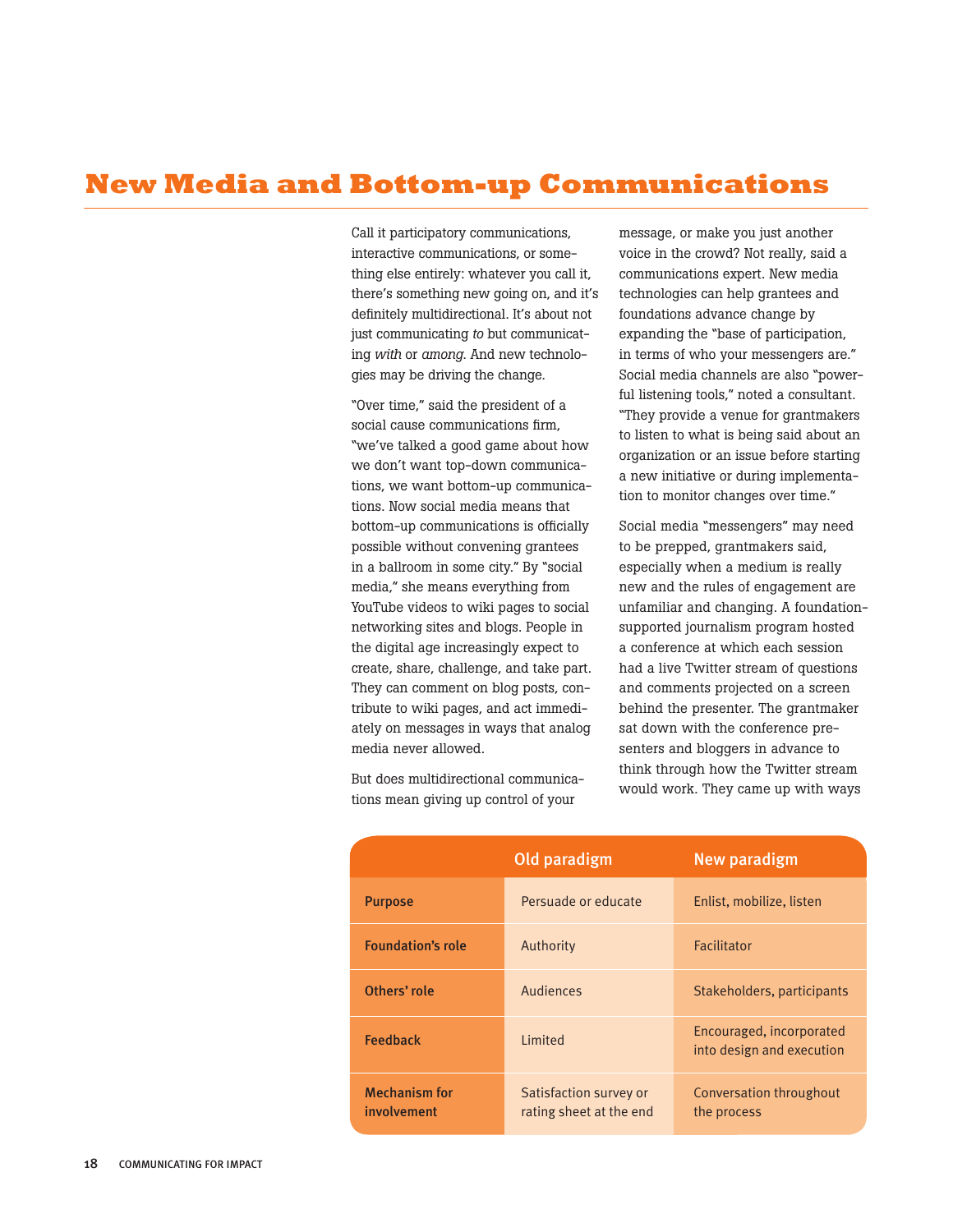to address audience expectations and get the comments flowing. "When you're doing new things like this," she explained, "you have to make it clear that risk-taking is acceptable. Not everything is going to succeed."

Fortunately, said a communications professional, program officers don't need to be experts on new media technology, which is changing every day. They just need to be clear on their strategy; staff or consultants can provide the knowledge and support needed to make the most of social media. A grantmaker agreed — up to a point: "We're in an era of constant technological change, and it requires continuous professional development. We don't have to be ahead of our grantees, but we can't be behind

them." For him, that means using the same online applications his grantees are using. He doesn't push grantees to use particular new media tools: he doesn't insist that they use Flickr or Twitter, for example, to share photographs or news updates about their work. But he does ask them to use a common "tag" or keyword on whatever online platforms they use so their work can be assembled or connected.

Grantmakers like this one also try to encourage communication back to the foundation and across a community of common interest. For example, the foundation hosts a blog about online learning — one of its major program areas — and invites grantees and other guest bloggers to post writing, links, audio, and video.

#### WHAT THEY DID/HOW THEY DID IT HELPING A GRANTEE'S CAPITAL CAMPAIGN WITH A VIDEO BLAST

To help grantees use video effectively, the Frieda C. Fox Family Foundation created VirtualSiteVisit.org, where organizations can find tools and advice for nonprofit mobile media. Dana Marcus, executive director of the foundation, described an early project to assist a transitional program for young people aging out of the foster care system whose capital campaign had stalled and was running out of time.

"With six weeks to go, Kim Golter, the director and founder of Jeremiah's Promise, called to brainstorm how to raise the final \$90,000 of a \$500,000 challenge grant. I suggested sending out a short video by email, with a compelling plea and a 'donate now' button. I asked Rachel Fox, the foundation's media expert, to edit JP's existing video from 12 minutes to 3 minutes, incorporating new text and foster youth statistics that Kim provided. Within ten days, she had created a fundraising webpage with a 'real-time' fundraising thermometer, and had the e-blast ready to go. We also featured the JP challenge on our foundation's own homepage, all a cost of under \$1,900 (including data monitoring for the month)," said Marcus. "Jeremiah's Promise raised a little over \$90,000 by the deadline," said Golter of the experience. "The video e-blast was a great tool, and the teamwork between the foundation and JP was amazing."

"Most donations were correlated to the video blast. But some came in by mail or pledge and not through the donate now button," Marcus pointed out, "so, I hesitate to say all were directly attributable. Noteworthy, though, we bought a \$200 Google ad using key words like 'emancipating foster youth,' 'help,' and 'donate' and used the video blast as a landing page. The ad brought in a single, unexpected donation of \$10,000 to the campaign. Pretty good investment."

For Jeremiah's Promise and other nonprofit video case studies, see VirtualSiteVisit.org. To learn more about how keywords work and a tool to help generate effective words, go to adwords.google.com.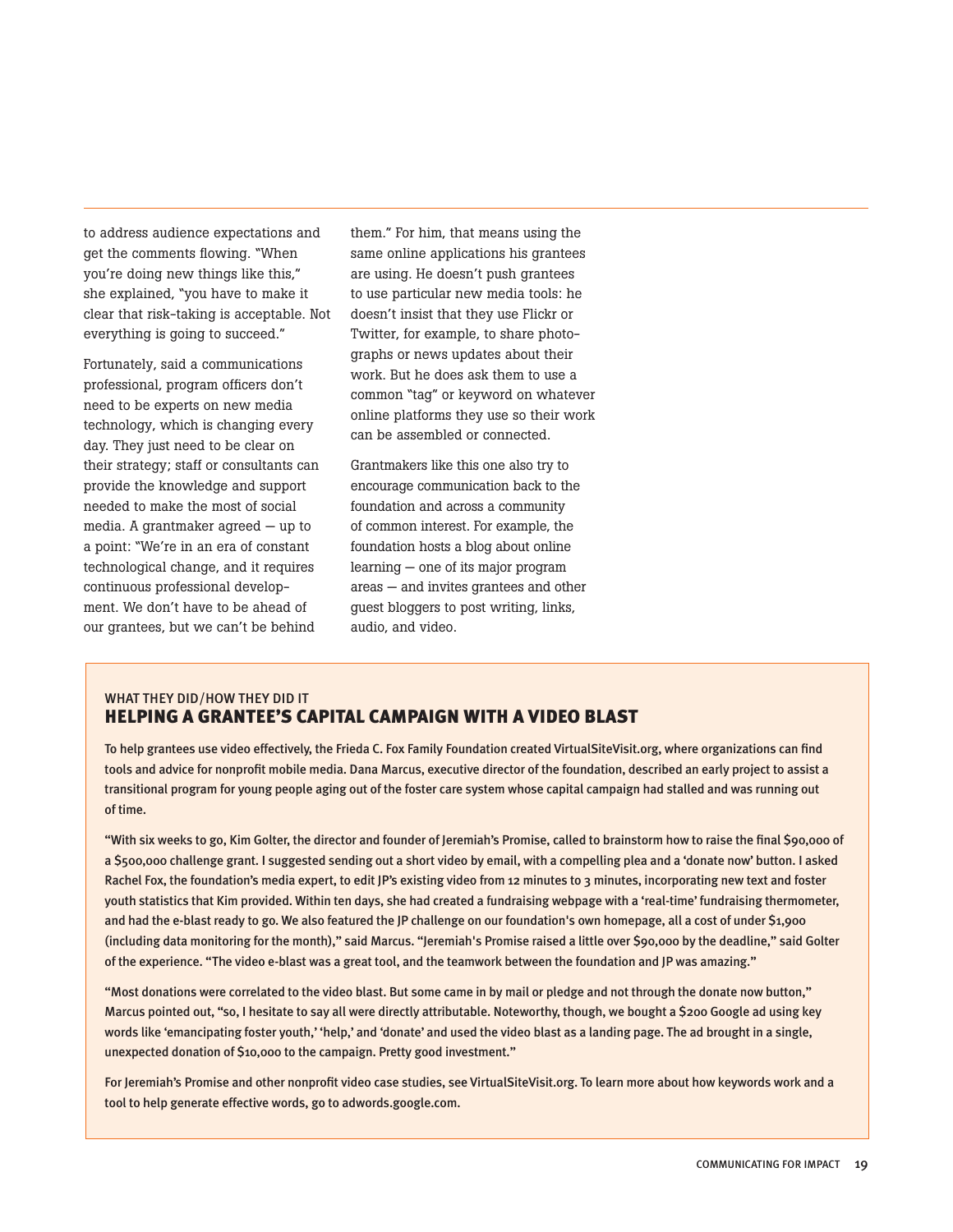### **NEW MEDIA CASE STUDY: CATALYZE**

## Active Voice and "Interdependent" Media

Since the 1980s, hospitals, museums, public TV stations, and other community-based institutions have used an approach known as "outreach" to promote their services, explained Ellen Schneider. But useful as the "outreach" model is for certain kinds of promotion, it's still unidirectional. Schneider's organization, Active Voice, works to engage people in more open dialogue by using film and other media to put a human face on public policy. "We're not satisfied anymore with just telling people about the stories, then asking them to watch the stories, come to a screening," she said. "We want the stories to be part of an ecosystem of change." Active Voice is not a funder, but it is inspiring grantmakers to think in new ways about how to spark civic dialogue.

Take the example of "A Doula Story," a film by Danny Alpert about a birth coach in Chicago who serves teenage mothers, many of whom are alone and scared. In partnership with the Kindling Group film production company and the Chicago Health Connection, Active Voice used the film as the centerpiece of a campaign to activate grassroots groups and policymakers in support of doula programs. Active Voice organized screenings in six communities around the country that were considering establishing doula programs. The organization brought together small groups of hospital administrators, funders, and teen advocates and used the film to get a discussion started about what it would take to get programs going in their own communities, what assets they had, what obstacles they faced, and where funding would come from. Some are planning to set up local programs.

Active Voice also presented the film to policy audiences. "Now, was it the clip of 'A Doula Story' shown at the National Press Club that prompted the federal government to fund replication of the Chicago doula program?" asked Schneider rhetorically. "Of course not. But it was a vivid tool that brought policymakers and the press into those delivery rooms. That's one of the reasons why this medium is so powerful. It takes people where they would not otherwise

go." With the help of a good "engagement campaign," a film has the power not just to move people emotionally but to move them to action.

It's a power funders are increasingly coming to recognize especially, Schneider noted, as video replaces text as a key form of communication. What Active Voice offers, a grantmaker explained, is "multiple levels of engagement" beyond the film itself, such as community forums, interactive presentations online, or short versions of the film that can be screened in classrooms or other settings. Ideally, he said, the engagement campaign "is baked into the project. The film should have a shelf life of its own, but an organization like Active Voice helps build and engage audiences."

Schneider understands some grantmakers' reluctance to fund film or engagement campaigns. "It can be hard to measure exactly how it contributes to your portfolio. It does require some leaps of faith." Those leaps may be getting shorter, thanks in part to extensive research by Active Voice on how film can have the biggest impact.

Active Voice is also examining collaborations, and how to structure them most productively, through its Interdependent Media project. One tactic they've used is to bring advocates, funders, and policy advisors into the conversation early on in the development of a film to inform the process and increase the ultimate impact, without compromising the filmmaker's independence. Advocates and community organizations become invested in a film from the beginning; later on, they get a great story to galvanize their stakeholders.

The Interdependent Media model works especially well, said the grantmaker cited earlier, if the interests of the funder, filmmaker, and advocates are aligned. However, he cautioned, "funders should know what they're getting into. It's not just money; it's a commitment of time and effort to the intellectual process." The payoff, however, can be dramatic. By using film engagement campaigns in tandem with other strategies, "you're moving your issue in different ways."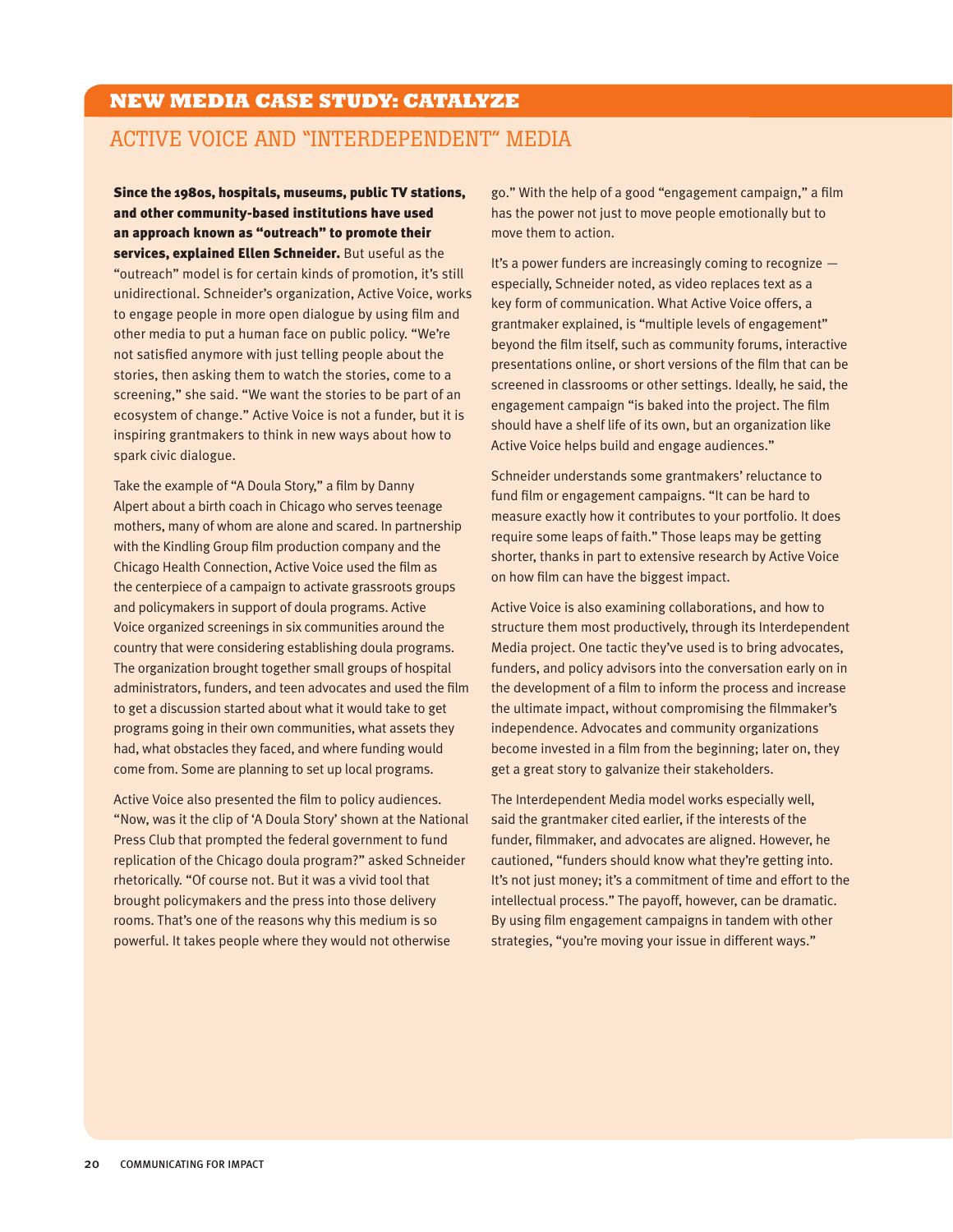#### "PRE-NUPS" FOR Funders and **FILMMAKERS**

We asked Active Voice's Ellen Schneider for tips grantmakers ought to keep in mind as they consider funding a documentary film or other media project. Here's her advice:

- Your objectives. Ask yourself, why a film, as opposed to a different resource? Then start thinking early about what you're seeking in terms of target audiences, budget, involvement of other funders, editorial control, and other matters. "That way, you can have a productive conversation with filmmakers."
- Your issue. Filmmakers may not grasp the needs of a funder who is mainly interested in a particular policy issue, rather than media more generally. "Help them understand your program, and it will go more smoothly."
- **Contingencies.** "Real-life stories rarely go as planned. That's part of what makes documentary film so exciting, but it can be unnerving for funders who are laying out a lot of money and need to show outcomes."
- Public television. For a film to be eligible for broadcast on public television, the filmmaker must have complete editorial control. "The funder yields control in this case, but the film may now reach a huge audience."
- Put it in writing. Of course you trust each other, but issues like editorial control, the review process, ownership, and distribution should be addressed in a contract or MOU.

For additional advice, case studies, and information on current foundation-supported initiatives, see www.activevoice.net. Guest bloggers attract new web traffic and keep the site diverse in its content, while the foundation acts as a coordinator and editor. The blog serves as an ongoing conversation throughout the program's life.

Yet we also heard words of caution. One foundation put videos about grantees on its website. The grantmaker who initiated the idea was delighted — until web traffic statistics showed that only a tiny fraction of visitors actually clicked "play," and those who did watched less than 20 seconds on average. Online videos may still turn out to be a useful tool for the foundation, but first the grantmaker intends to revisit his reasons for wanting to post them, establish targets for who and how many people will watch them, and figure out how to motivate them to watch.

However you decide to use new media tools, remember that the fundamental questions of sound communications strategy still apply: *What are my objectives? Who am I trying to reach? What do I want them to do? What is the best way to reach and engage them?* And finally, *Is social media the most effective way to do so?* Traditional communication tactics are often more effective than new media; both are ideally just tools in a wellstocked communications toolkit.

A foundation communications director voiced a similar message: "We always try to remind ourselves when we use the latest technologies — whether we Twitter or blog — that it has to be in the service of our mission. It's easy to communicate for communication's sake, especially with all those gadgets that are out there." Or, as another communications officer put it, "We don't want to do things just because they sound sexy."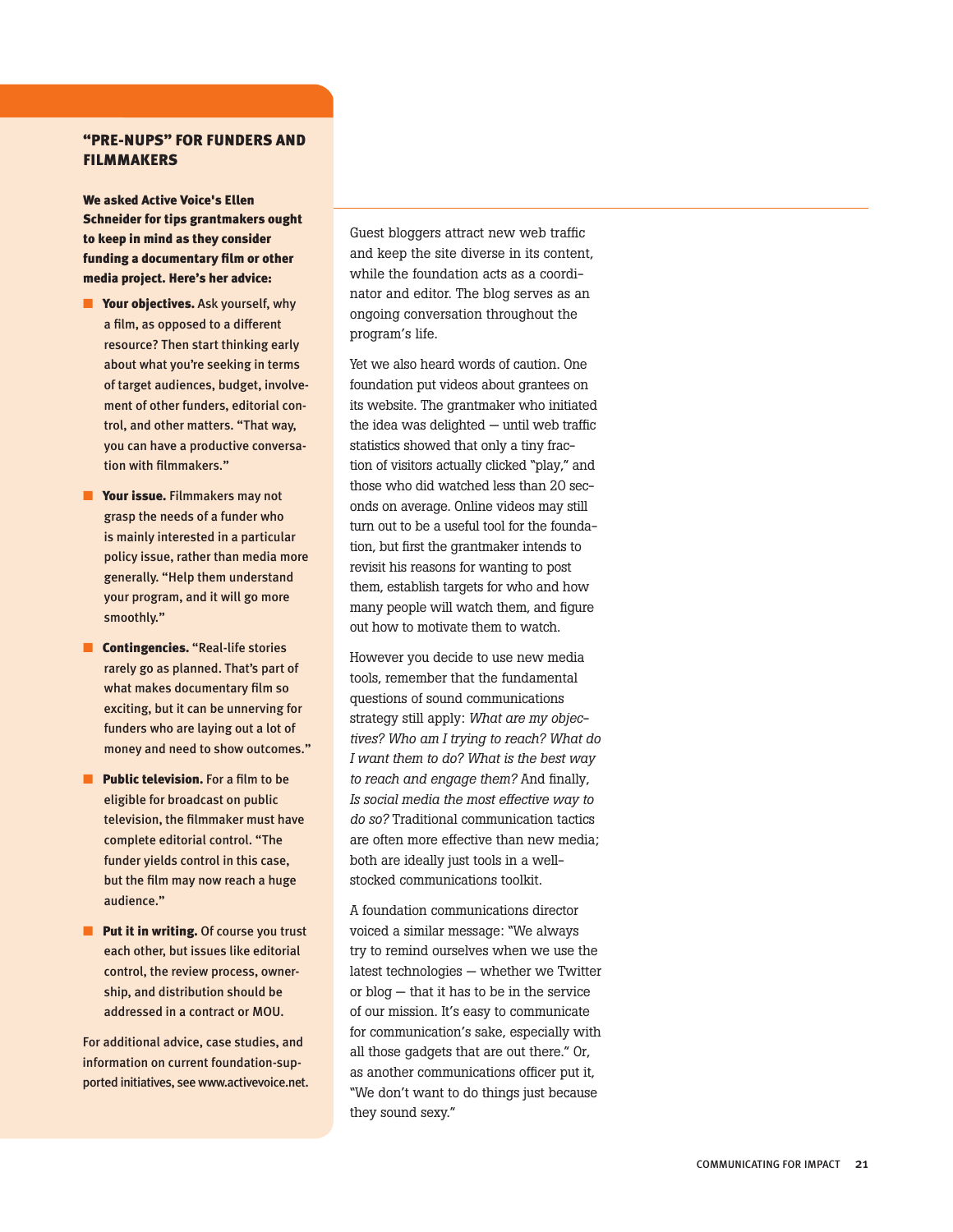## **Evaluating Communications**

"Communication is much more measurable than people think," said an evaluator who often helps assess communications efforts. It's not easy, she conceded, to establish causation or to isolate a particular foundation's contribution to a change, but the difficulties "don't take away from the fact that you can learn how to do what you're doing better" and find out "whether you've made a contribution toward a certain outcome."

Grantmakers echoed her arguments: it's impossible, they said, to know with certainty just how much a certain set of communications activities contributed to, say, a drop in childhood obesity or the adoption of new federal health policy. But you can get a pretty good idea of whether the activities you've supported have reached your intended audiences and had the desired effect on them. Our contributors suggested the following steps for measuring the effectiveness and impact of communications efforts.

- Establish clear objectives. Before you start, name the outcomes the communications activities are intended to achieve. Once those are identified, it's possible to monitor progress, make midcourse corrections, and assess results. Articulating the theory of change is especially important, a communications consultant noted, "in cases — and it frequently *is* the case — that it's simply not affordable to evaluate more than outputs." Specific, measurable objectives agreed to by all key stakeholders from the start are essential to successful communications activities.
- $\blacksquare$  Determine how many people  $-$  and who — received the communication.

Strategies for figuring this out include commissioning surveys of target audiences, monitoring website visits and page views, tracking distribution of newspapers where advertisements are placed, or attendance at community meetings. At issue here is not just the number of people who receive a given communication, but whether or not they can make a difference in effecting the desired change. Were they the audience you were trying to reach, as laid out in your objectives? A stop-smoking ad campaign may reach a million people, but the only ones who matter are smokers and the people who influence them.

■ Estimate how many people  $-$  and who — took action based on the communication. There are two primary ways to approach this: quantitative studies, comparing test groups of people who received the information against control groups of people who did not receive the information; and more qualitative approaches, such as surveys, interviews, and focus groups. Since responses to information are often idiosyncratic, qualitative methods may give grantmakers a better sense of whether or not communications activities had the intended effects. Qualitative approaches are also more likely to pick up secondary, unforeseen, or unintended consequences. It's essential to conduct some precommunication research or baselining to know if you've moved the needle — just one of many reasons why communications needs to be built into overall program strategy at the start, rather than the end, of the process.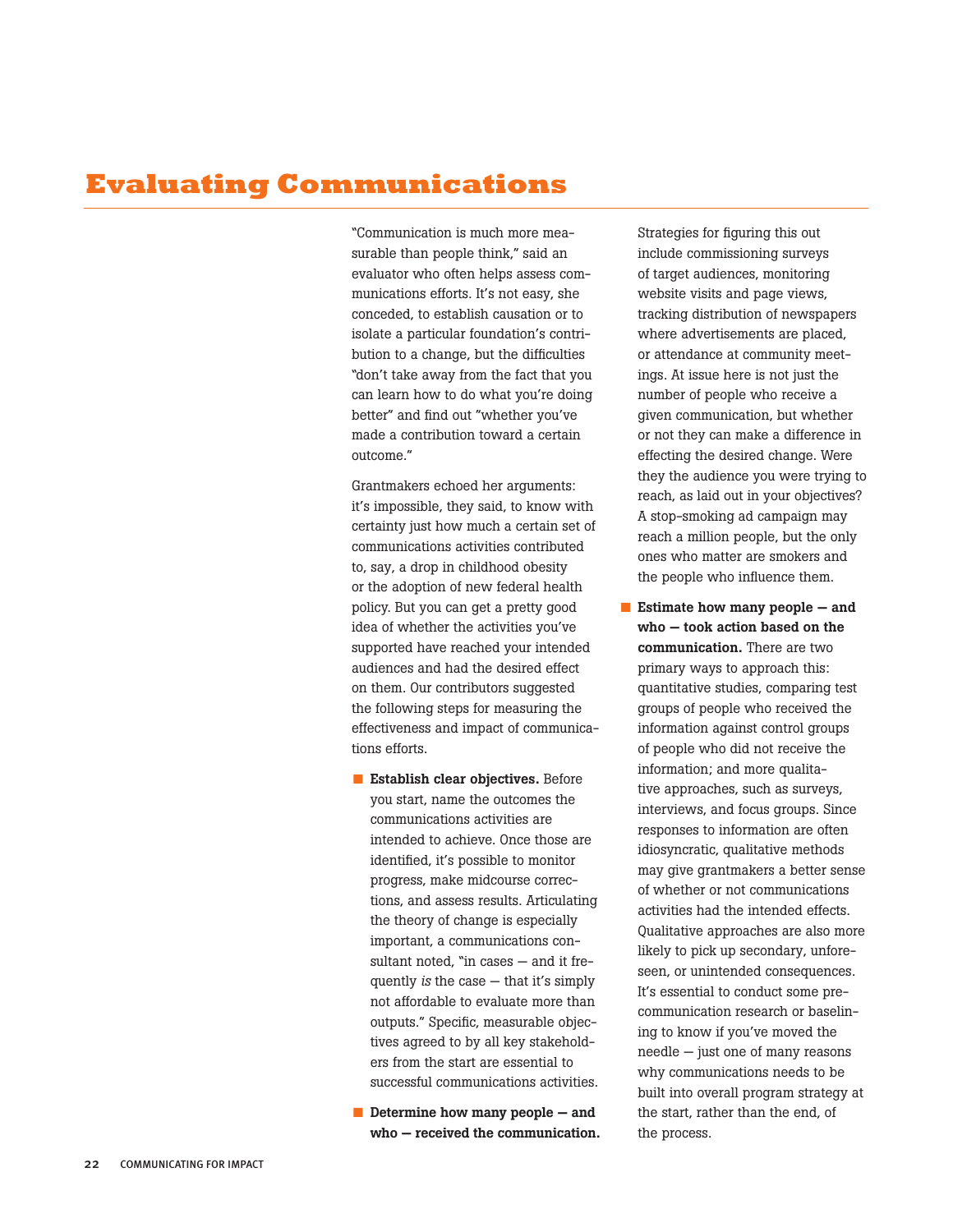■ Track and differentiate impacts over time. An evaluation plan may specify impacts in the short, medium, and long term. Short-term measures might include things like attendance at a play and post-show Q&A with the director, votes cast on a ballot measure on a topic addressed through a public education campaign, or an up-tick in an organization's donations or volunteers in response to advertising. In the medium term, a grantmaker might extend those measures by looking at, for example, the theater company's attendance over an entire season, changes in public attitudes beyond the ballot vote, or further growth in the organization's donor and volunteer base. Long-term effects might include the theater's increased financial stability or audience diversity, the diffusion of an idea into a target audience (and perhaps even a corresponding quantitative impact, such as a drop in teen driving accidents), or growth in the number of organizations or communities working on a particular issue. Some activities or initiatives are intended to achieve only short-term goals. But the longer a communications activity goes on, the more grantmakers may look for messages to spread, and networks and organizations to become stronger.

■ Assess the quality of relationships. Effective communications is not just about the message being sent and the impersonally titled "end user." It's about relationships

that pay off in a variety of ways, including stronger networks and better-informed constituencies. A funder who supports documentary films that are designed to increase public engagement with policy issues said that he learns a certain amount from attendance numbers and other similar metrics. What's harder is to capture is the *feel* of the work — the mood as people from different groups watch a documentary film together and discuss the issues. "I think we miss an opportunity in those moments where people are in the room, working through [something] — there's an energy that takes place there, a story that's being told that could be very useful to us as funders." Ethnography can be helpful here, especially for evaluating long-term social change. Film, radio, and other media can also help document the quality of relationships and "make the whole process less abstract," the grantmaker concluded.

A nonprofit communications guru offered grantmakers three pieces of practical advice for evaluating communications work. "One, define success up front — and it has to include numbers. Two, put measurements in place, so you're actually able to measure for it. And three, look at it regularly. Some of your metrics are going to be off, for whatever reason — you picked the wrong channel to motivate people, the wrong message, the wrong messenger — and you'll want to be able make mid-course corrections."

#### The Communications Network: It's for Program Staff, Too

The Communications Network has a new evaluation toolkit, *Are We There Yet?*, which it developed for its members. Speaking of which: program staff who want to learn more about communications are welcome to join the network, use its resources. attend conferences, and sign up for regular webinars. "Many foundations have institution-wide memberships," a communications director noted, "which means that all staff have access to the online resources."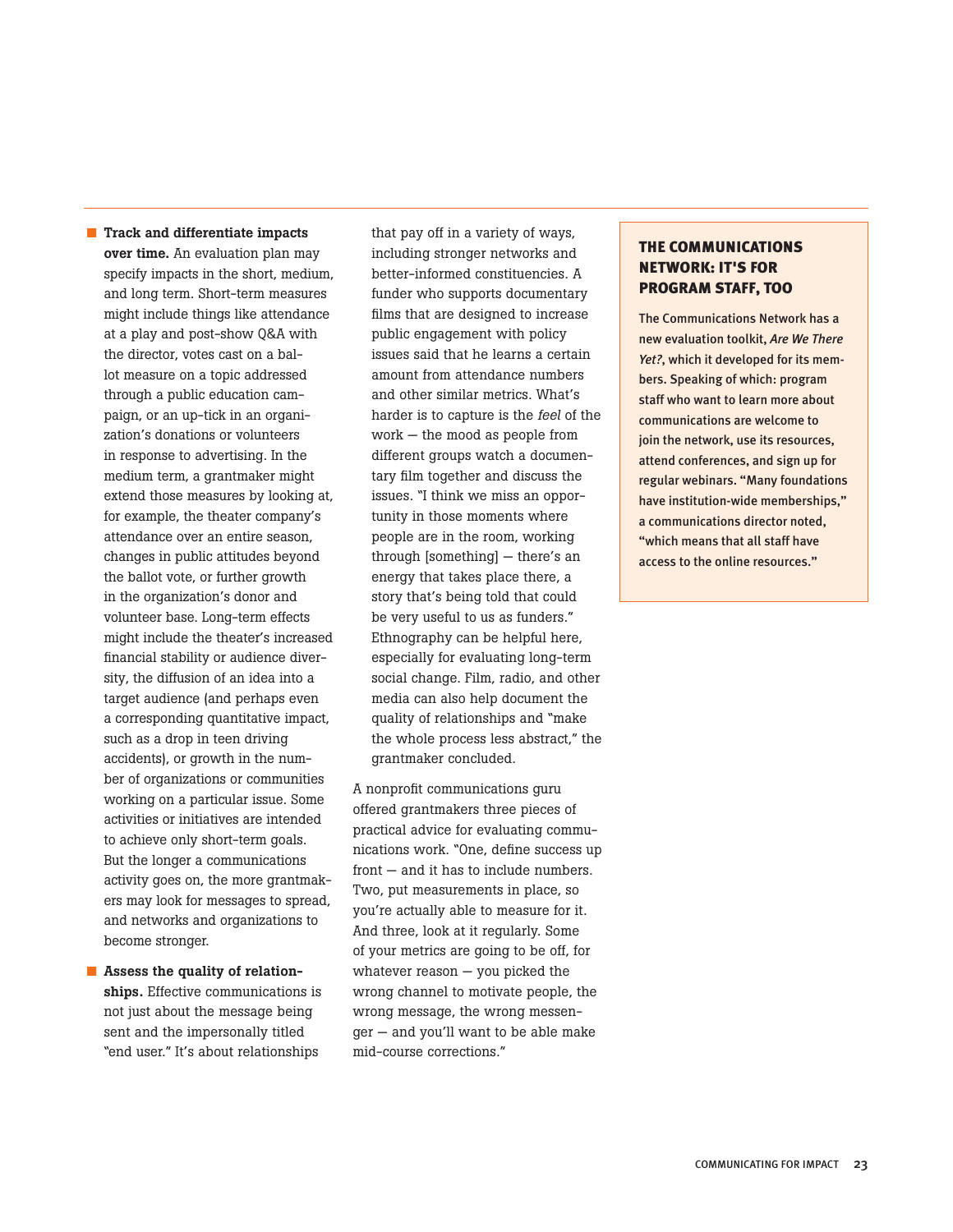## **Resources**

*"Smart Chart"™* by Spitfire Strategies. Available in print or online interactive editions, the Smart Chart™ is a planning tool that helps nonprofits develop high-impact communications strategies. The tool is also useful for grantmakers to develop their own program communications, and evaluate grantees' communications strategies. Available at www.smartchart.org.

*"Are We There Yet? A Communications Evaluation Guide"* by Edith Asibey for the Communications Network. The guide provides a step-by-step method for evaluating communications work, using a structure similar to that of the Smart Chart™. The guide and a related webinar are available at www.comnetwork.org.

*"Prenups: What Funders and Filmmakers Should Talk About Before They Tie the Knot,"* by Active Voice. This guide, available in online and print editions, identifies the key areas that grantmakers and filmmakers should discuss to enjoy successful working relationships. Available at www.activevoice.net.

*"Storytelling as Best Practice," "Why Bad Ads Happen to Good Causes,"* and other publications by Andy Goodman. The publications show public interest organizations how to tell stories, design print/web communications, make presentations, and develop strategy. The publications, and a monthly e-newsletter called "free-range thinking," are available at www. agoodmanonline.com.

*"Proving Your Worth: 10 Ways to Measure the Impact of Your Communications,"* by Fenton Communications. This guide for public interest groups discusses how to link communications to impact, using such measures as growth in fundraising or membership development, introducing new words into the lexicon, and more. Available at www.fenton.com.

*"Is Your Good Work Going Unnoticed? Seven Mistakes That Foundations and Nonprofits Make (and How to Fix Them),"* by Clear Thinking Communications. The paper discusses such mistakes as shying away from controversy, being afraid to look dumb, and talking your own language. Available at www.clearthinkingcommunications.com.

## **Ways to Use This Guide**

To push your thinking about communications to another level, try these activities:

Talk about your foundation's voice. Use our feature on page 3 with colleagues or your board to explore activities or traditions that are emblematic of your foundation's reputation. Name some relationships that have been forged through meetings or other activities by your foundation over the last few years. Audit in-house resources – other than grantmaking – that your foundation has used to help advance an idea or enable an action.

Learn what your grantees already know. Ask your grantees what they're doing to engage their audiences and promote their work. When we polled users of GrantCraft about how their grantees use new media, many grantmakers told us that they hadn't asked grantees how they're using media in their work. Grantees, however, had many insights and examples – hidden in plain sight. A simple survey about communications may open up new information and spark funding ideas.

Act your way into thinking about using a communications lens. Take a look at a few proposals you might fund or programs you've just begun and ask yourself and your grantees who needs to be engaged to make the work effective. Brainstorm what type of grant might match the need. Take a look at cases in this guide to see if any of their goals match yours and ask what you can learn from that.

Tell war stories. Bring experienced grantmakers together to talk about good grants that failed to engage or get their story across. Brainstorm what you might do if you had a chance to do it again.

Get educated. Fund your regional association or an affinity group to host a training session on new media and social impact. The resource list in this guide includes people and activities that might be part of the conversation.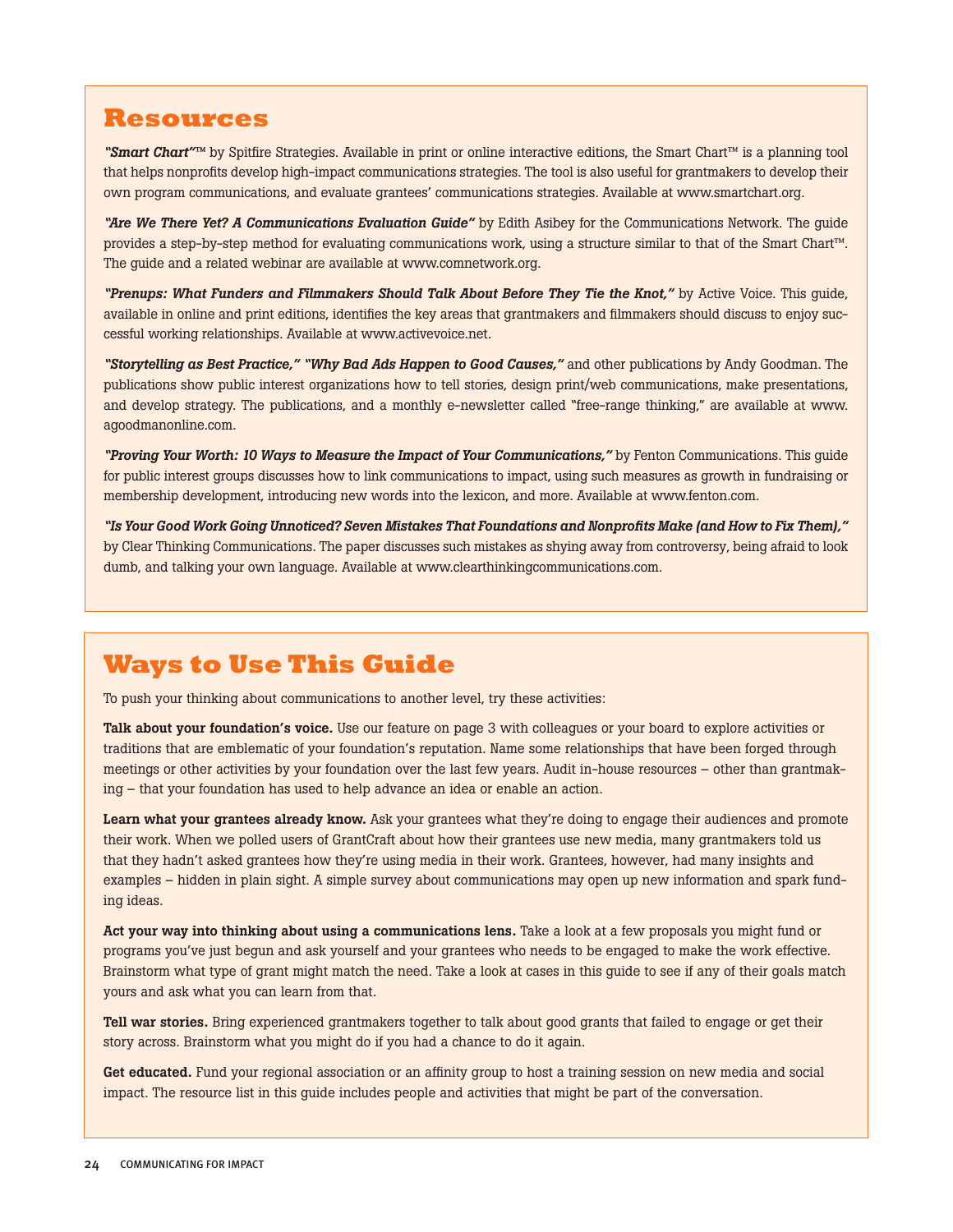#### ACKNOWLEDGMENTS

We wish to thank the grantmakers, grantees, foundation staff, and consultants who generously shared their experiences and insights, and all those whose contributions of time, talent, and perspective have helped to make this guide possible.

Edith Asibey Judy Barsalou Charlie Boesel Gretchen Bonfert Peter Brosius Fred Brown Mary Alice Carr Alexandra Christy Alex Cole Magdalena del Olmos Melissa Derry John Esterle Matt Foreman Andy Goodman Kristen Grimm David Haas Mark Hallett Doug Hattaway Lucas Held Alfred Ironside Matt James Frank Karel Michelle Larkin

Kristin Majeska Geri Mannion Dana Marcus Beth Mastin Karen Menichelli Holly Minch David Morse Anastasia Ordonez Iara Peng Ellen Schneider Cathy Schoen Barry Scholl Jessica Schwartz Marcia Sharp Benjamin Stokes Heather Sullivan Tim Sweeney Bruce Trachtenberg Mary Trudel Elizabeth Wheeler Roy Wilbur Lisa Witter

a goodman Active Voice Asibey Consulting Benton Foundation The California Wellness Foundation Carnegie Corporation of New York Children's Theatre Company of Minneapolis Clean Wisconsin The Commonwealth Fund The Communications Network Fenton Communications Ford Foundation Frieda C. Fox Family Foundation Bill & Melinda Gates Foundation Gill Foundation Evelyn and Walter Haas, Jr. Fund Hattaway Communications Robert Wood Johnson Foundation

The Joyce Foundation The Henry J. Kaiser Family Foundation The John D. and Catherine T. MacArthur Foundation McCormick Foundation The McKnight Foundation MasComm Associates Millenium Communications Group National Institute for Reproductive Health The David and Lucile Packard Foundation William Penn Foundation The Pew Center for Arts and Heritage Rockefeller Foundation Spitfire Strategies The Wallace Foundation The Whitman Institute Woodcock Foundation Young People For

Underwriting for this guide was provided by the Ford Foundation.